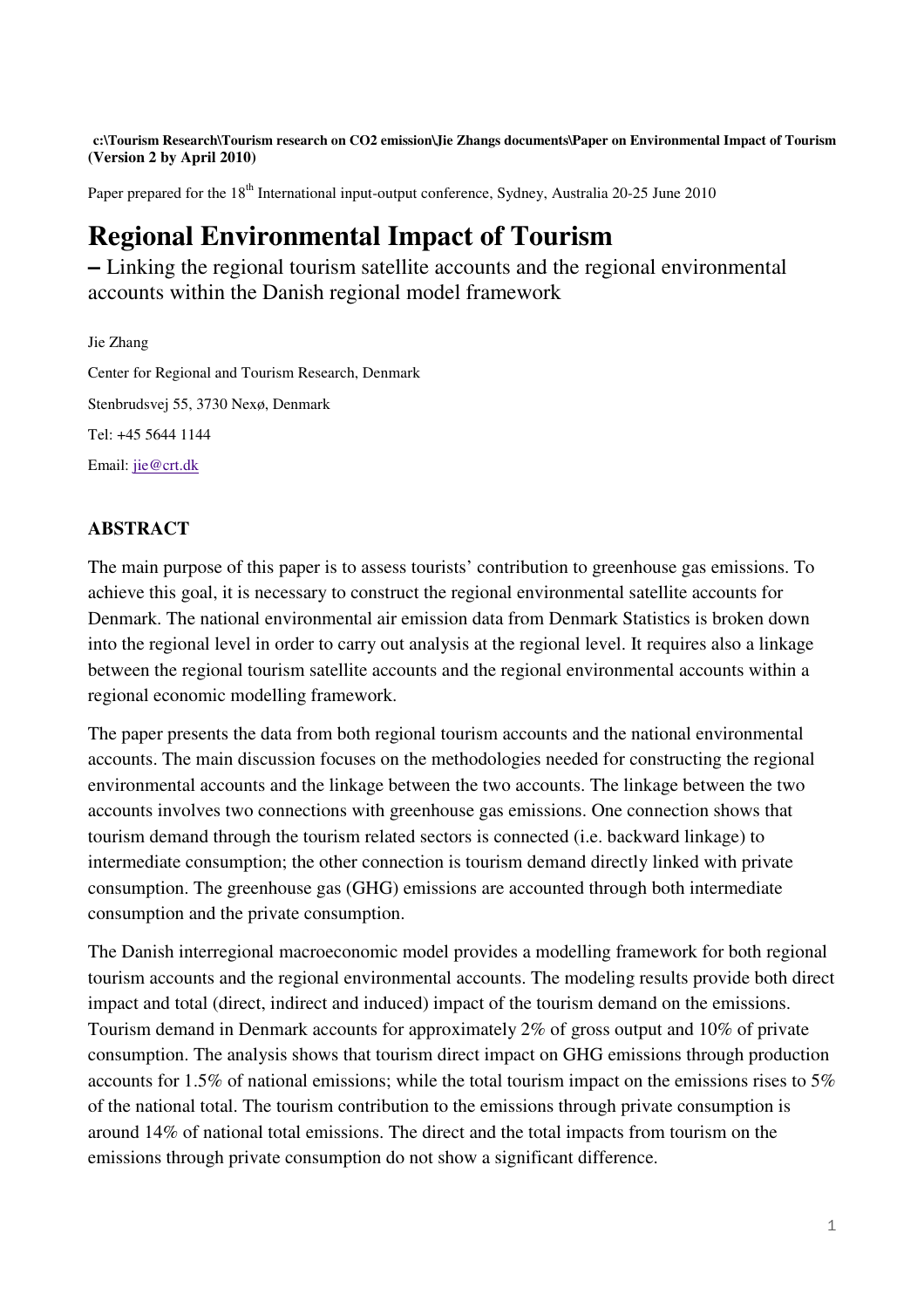The tourism impact on environment concerns both different types of tourism and different tourism destination. Some case studies present some interesting results from different types of tourism and also give a regional overview of tourism impact on environment.

*Key words*: Regional environmental impact, tourism satellite accounts, regional environmental accounts, greenhouse gas emission.

# **1. Introduction**

We experience now that climate change is having, and will have, strong impacts on our everyday's lives. The general media's information and politicians' participation to the United Nations' climate change conference have drawn much attention onto the issue. Scientists have observed that the climate has changed more rapidly than ever before. Climate change is primarily caused by human activities, the most important part of these being the emission of greenhouse gases and clearing of natural vegetation. By using data and modelling methods, it is possible to identify some of CO2 (and other) emissions that are caused by economic activities through firms' production using the different types of energy, and others emissions that are caused by private consumers who consume also energy-related products, for example, private households use energy, such as electricity, gas, fuel and warm water and other forms of house warming, and people use gasoline for their motor vehicles.

Tourism is one of the economic sectors that involve much into different sectors such as hotels and restaurants, road, water and air transportation, especially the motor vehicle that could contribute much to the CO2 emission. On the other hand, tourism becomes one of important economic engines that create revenues and jobs for many regions. Therefore, there is an urgent need for us, not only looking at the economic contribution of tourism, but also at the environmental impact of tourism. The aim of the analysis is to give suggestions to the regional policy makers to make sustainable tourism policies.

The main purpose of this paper is to assess tourists' contribution to greenhouse gas emissions. To achieve the goal, it is needed to construct the regional environmental satellite accounts for Denmark by using the national environmental air emission data from Denmark statistics. It is also needed to link the regional tourism satellite accounts with the environmental accounts and with the regional economic model.

The Danish interregional macroeconomic model provides a modelling framework for both regional tourism accounts and the regional environmental accounts. The modeling results provide both direct impact and total impact of the tourism demand on GHG emissions. Tourism demand in Denmark accounts for approximately 2% of output and 10% of private consumption. The analysis shows that tourism direct impact on the emissions through production accounts for 1.5% of national emissions;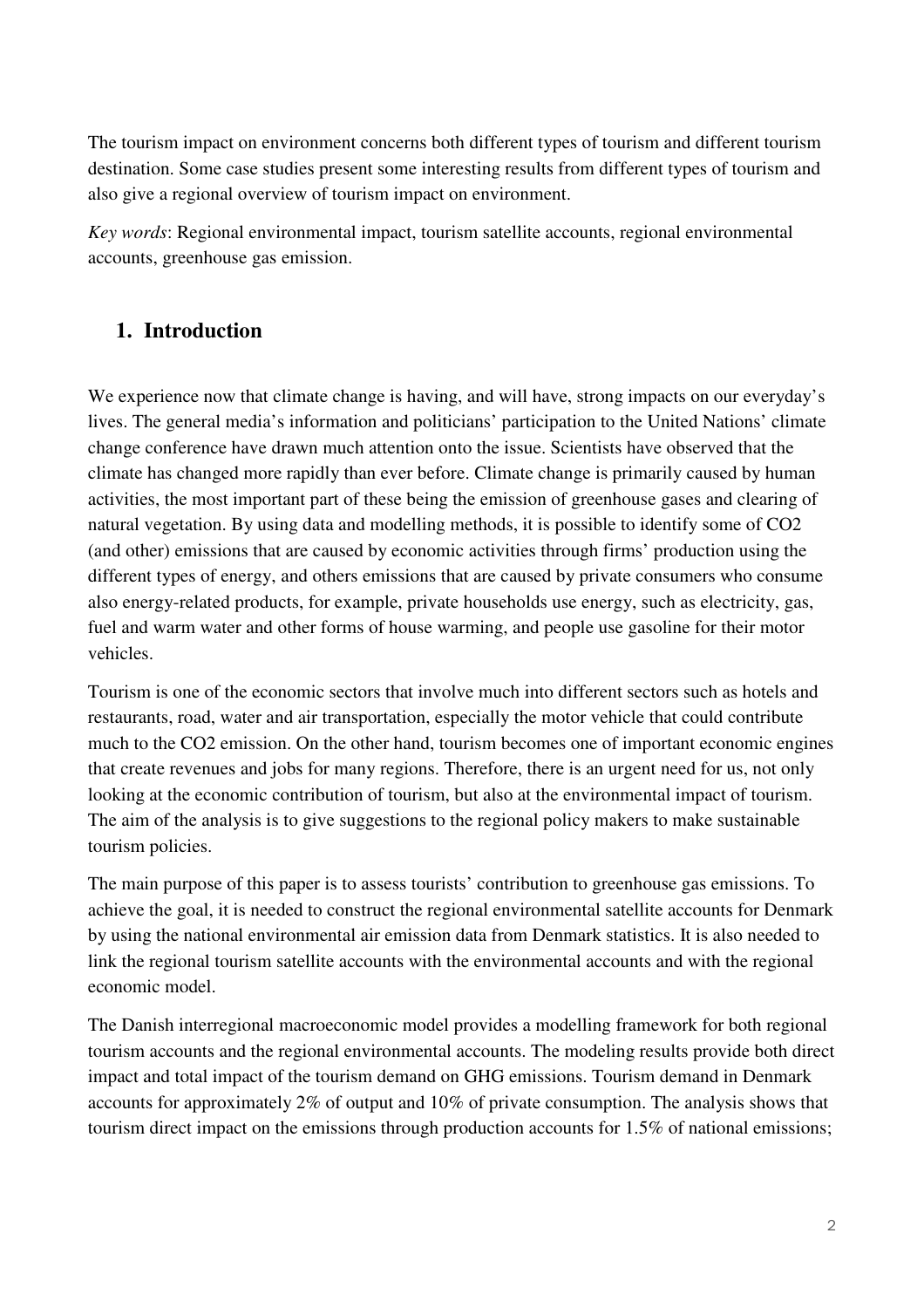while the total tourism impact on GHG emissions rises to 5% of the national total. The tourism contribution to the emissions through private consumption is around 14% of national total emission.

# **2. Background**

As the host country for United Nations' climate change conference 2009, the national tourism organization – VisitDenmark feels its obligation to make a report also on the environmental impact of tourism. We have many years of experience in Denmark in analysing regional economic and employment impact of tourism (Zhang, 2001, 2002, 2005 and VisitDenmark, 2006, 2009). The national tourism organisation (VisitDenmark) and a research institute (AKF and CRT) have cooperated for more than ten years to collect the tourism data and visitors information and to make the regional tourism satellite accounts for Denmark. The analysis includes also in applying the interregional economic model, LINE, to analyse the tourism importance on the regional economies.

Clime change is caused by human activities through economic production, public and private consumption (both by residents and tourists) within the region and across regions, such as trade flows and tourist flows between the regions. Investigating only into national CO2 emissions, it will not have enough information to tell the regional difference that both regional economic activities and private consumption in different regions influence the CO2 emissions. There is a need for setting up regionalized environmental satellite accounts for Denmark. The accounts could be able to distinguish in which region and which sector that give highest CO2 emissions. The accounts will also include the private households that also consume energy for house warming and gasoline to their cars.

Traditionally, tourism analysis focuses on the economic and employment impacts, ignoring tourism's environmental impacts on the regions. Now it comes to the time that we put focuses also on the negative side of tourism. Even if tourists bring in some tourism revenue and create jobs to the regions, tourists also create more CO2 and other greenhouse gas emissions through their direct consumption in the region. Tourism environmental impacts on region can only be carried out by a regionalised environmental satellite accounts and by applying a regional economic model to assess the total environment impacts. The regional environmental satellite accounts are an integrate part of the model system, meaning that the accounts will be consistent with present regional tourism satellite accounts that have also been used by tourism authority and regional tourism analysts in Denmark. The regional environmental impact analysis should be conducted as a parallel study as the economic analysis for tourism. It is suggested to make a benchmarking for green destination together with tourism impact analysis on environment.

The results from the project will give concrete assessment of environmental effects from different types of tourism, and also at different tourism destination. We expect that environment effects are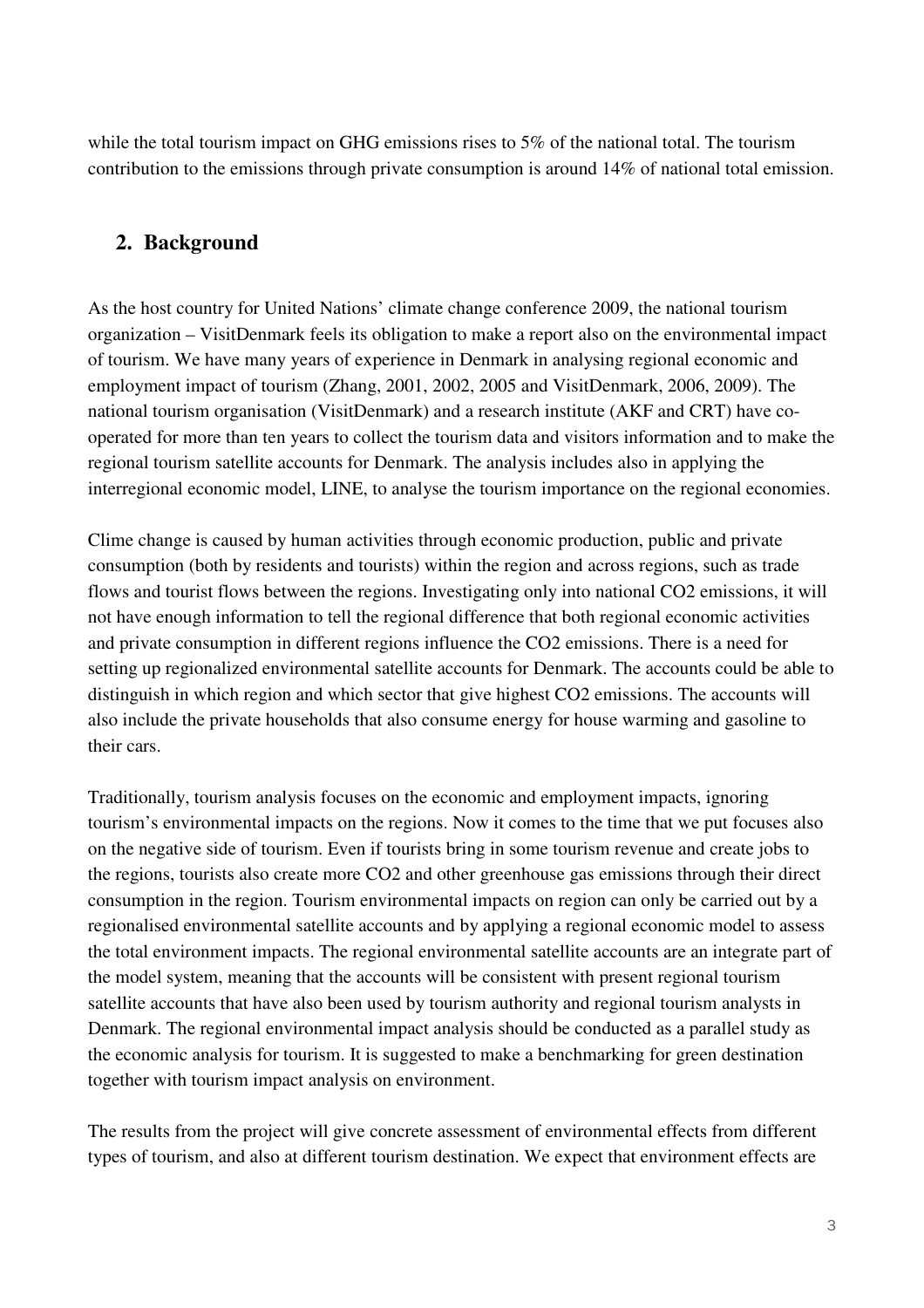relatively higher by hotel tourists than camping and summer cottage tourism. We expect that the tourism at large cities have higher environmental impact than the tourism in peripheral destinations.

The project is carried out by the following procedures:

- Data inputs: adopt the national environmental air emission data as a starting point for constructing regional environmental satellite accounts. It is assumed that the same types of industries in all the regions have the same CO2 emission patterns; however, different industries have different energy consumption, therefore they release different CO2 emission in different regions.
- Combining supply data with demand: demand for different products is different in regions. Regional demand data, including intermediate consumption, household consumption and tourism consumption are also applied for regional environmental accounts.
- Evaluation on industries: developing a tool or indicators for evaluating the environmental impacts of industries (especially within the tourism industries).
- Evaluation on tourist segments: the above tool will be applied to different tourist segments, in order to evaluate environmental impact of different tourist groups.
- Knowledge transfer: this research has a long-run implication for application. The regional environment satellite accounts and modelling methods could be used for other types of analysis, for example, the evaluation of energy consumption by household related to CO2 emission at municipality level.

One of the supplements to the procedures is that the environment accounts will cover all the tourism industries (by UNWTO definition). Tourist segments are including both same-day and overnight tourism, and including both inbound and domestic tourists in Denmark. Outbound tourism is not included in the analysis.

### Notes:

Another note is that the CO2 emission is supply-side concepts. This means that the tourism consumption in this case is transformed into their consumption by different products. Some of these products are certainly produced by domestic producers and others might be produced abroad.

This analysis covers only the greenhouse gas emissions from the domestic production; the imported goods for which the production is carried out in foreign countries are not included, for example the tourism expenditure on air transport by the foreign supplier is not included in the studies.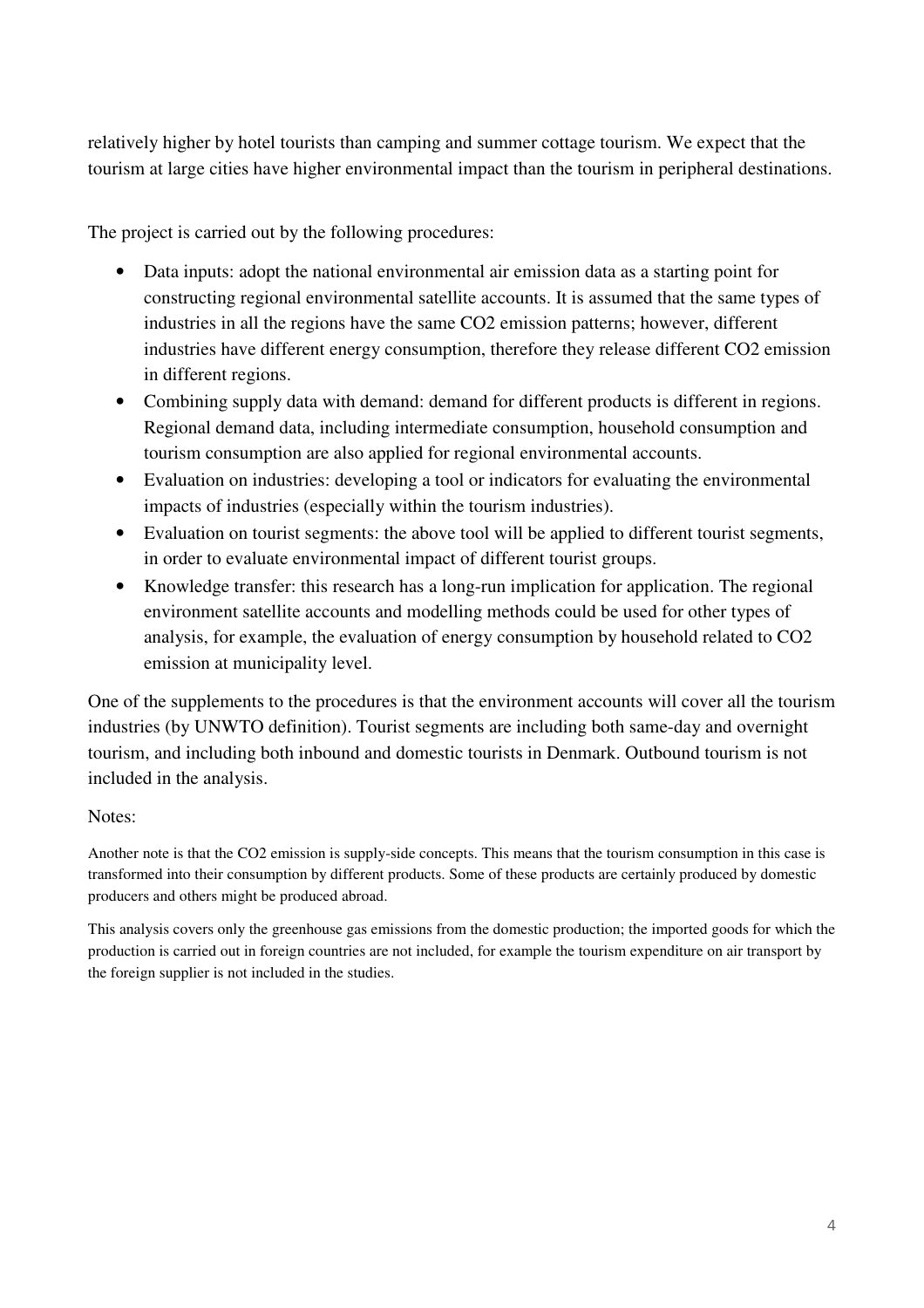# **3. Tourism Demand and Regional Tourism Satellite Accounts in Denmark**

Tourism demand in Denmark refers to tourist consumption within the territory of Denmark. According to UNWTO manual concerning tourism satellite accounts (UNWTO, 2008), tourism consumption is divided into two categories, i.e. domestic and inbound tourist consumption. It can be further divided into same-day visitors' consumption and overnight tourists' consumption. Domestic tourism can be divided into leisure private visitors/tourist consumption and business tourist consumption.

Tourism consumption in Denmark was 72.7 billion DKK (Danish kroner, i.e. approximately 9.8 billion euro) in 2006. Table 1 shows tourism consumption by five types of tourism. From the main product categories, the different types of tourism have quite different consumption pattern. Figure 1 shows a diagram to compare the consumption pattern. It shows that domestic business tourism consumed most at hotels and transport (domestic same-day visitors are also included). Gasoline used by vehicle consumed mostly by domestic same-day and overnight tourists and foreign overnight tourists. Tourists have also direct consumption at energy through rental (or own) of summer cottages.

### **Table 1 Tourism consumption in Denmark**

|                                    | F. same-day              | F. overnight | D. same-day              | D. overnight | D. business              | <b>Total</b> |
|------------------------------------|--------------------------|--------------|--------------------------|--------------|--------------------------|--------------|
| <b>Hotels</b>                      | $\overline{\phantom{a}}$ | 2,735        | $\overline{\phantom{a}}$ | 1,867        | 7,092                    | 11,695       |
| <b>Restaurants</b>                 | 1,051                    | 4,224        | 599                      | 1,518        | 1,610                    | 9,001        |
| <b>Transport</b>                   | 296                      | 1,028        | 15                       | 242          | 9,660                    | 11.241       |
| <b>Travel services</b>             | 874                      | 2,978        | 193                      | 830          | 825                      | 5,701        |
| Culture and<br>recreation          | 253                      | 990          | 813                      | 1,015        | 165                      | 3,235        |
| <b>Gasoline and other</b><br>fuels | 187                      | 2,213        | 911                      | 2,311        | $\overline{\phantom{a}}$ | 5,622        |
| <b>Energy</b>                      | ۰                        | 619          |                          | 176          | ٠                        | 795          |
| Food, drinks and<br>tobacco        | 3,178                    | 3,959        | 143                      | 2,365        | $\overline{\phantom{a}}$ | 9,646        |
| Other products                     | 1,064                    | 3,001        | 87                       | 1,123        | $\overline{\phantom{a}}$ | 5,275        |
| <b>Other services</b>              | 1,795                    | 5,977        | 478                      | 1,752        | $\overline{\phantom{a}}$ | 10,002       |
| <b>SUM:</b>                        | 8,699                    | 27,723       | 3,239                    | 13,200       | 19,352                   | 72,211       |

(2006, in million of DKK)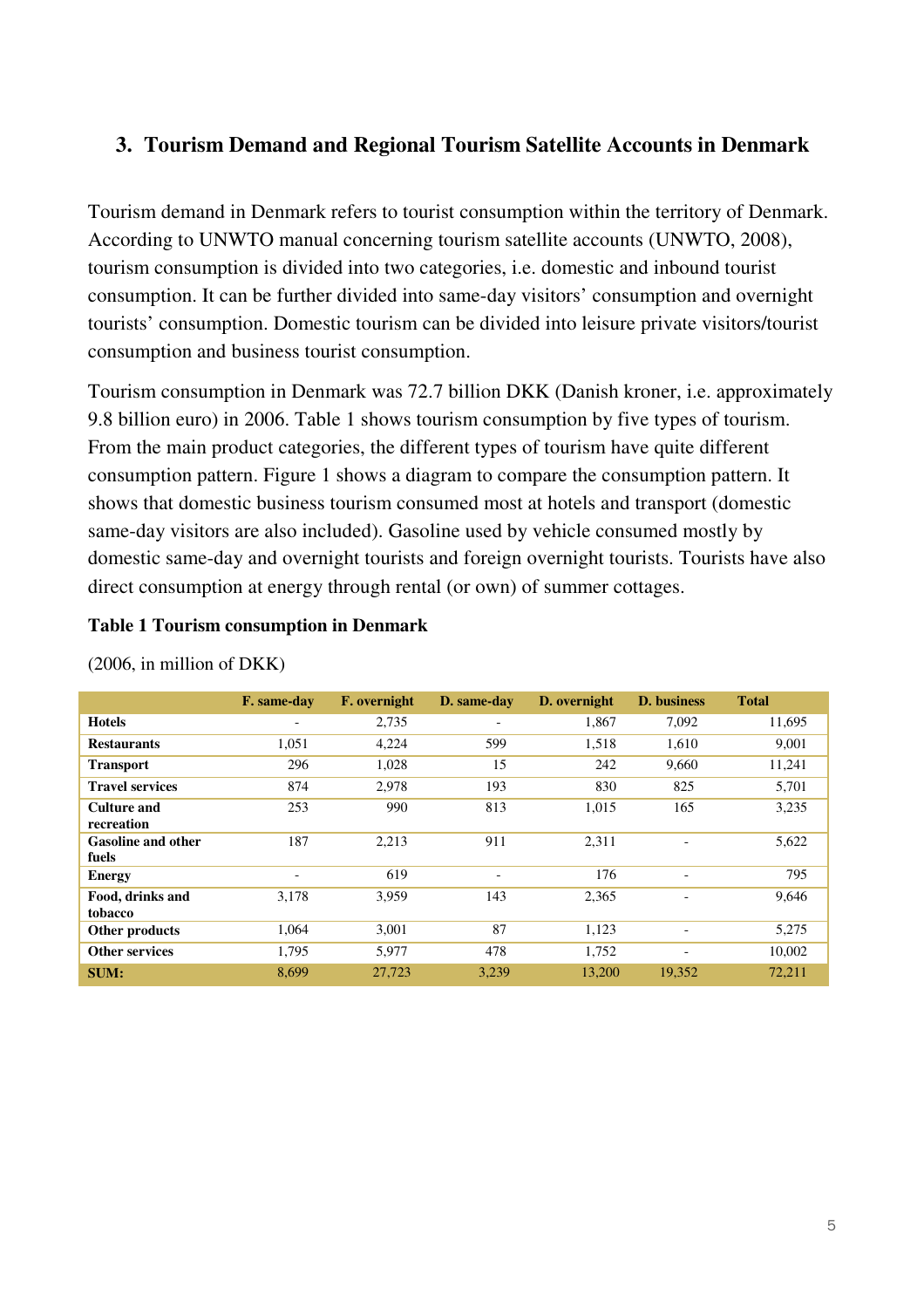



Tourism contribution to the regional economies is evaluated by the regional macroeconomic model and the regional tourism satellite accounts. It is estimated that tourism total contribution (including direct, indirect and induced effects) to national gross domestic product was 7.3 billion euro in 2006, which accounted for 4% of national GDP. Tourism created 126 000 jobs in Denmark, which accounted for 4.6% of total employment. nal economies is evaluated by the regional macroeconomi<br>atellite accounts. It is estimated that tourism total<br>lirect and induced effects) to national gross domestic<br>006, which accounted for 4% of national GDP. Tourism<br>, wh

The Danish regional tourism satellite accounts (RTSA) have been set up since 2003 and it has been applied by the national tourism organisation both for estimating the tourism consumption at regional level and for evaluating the tourism economic contribution to the regions. RTSA development has followed the international standard presented in Satellite Account: Recommended Methodological Framework' (UNWTO, 2001, 2008). The definition for tourism according to the above document covering not only the 'leisure travel', but also business and other personal purpose, such as visiting families and friends, medical treatment and religious purposes. tional tourism organisation both for estimating the tourism<br>wel and for evaluating the tourism economic contribution to the<br>nt has followed the international standard presented in 'Tourism<br>nended Methodological Framework'

Danish RTSA benefits from rather good data sources in Denmark, both from the regional production accounts and tourism survey data at regional level. The national accounting data provides the tourism consumption with detailed tourism-characteristic or non-tourist specific products, while regional production accounts and tourism survey data make it possible to break down the tourism consumption into regions. tment and religious purposes.<br>A benefits from rather good data sources in Denmark, both from<br>accounts and tourism survey data at regional level. The national a<br>tourism consumption with detailed tourism-characteristic or no

The regional TSA is constructed based on the national accounts and regionalised national The regional TSA is constructed based on the national accounts and regionalised national<br>accounts data. These two sets of data can be merged in the way that creates regional tourism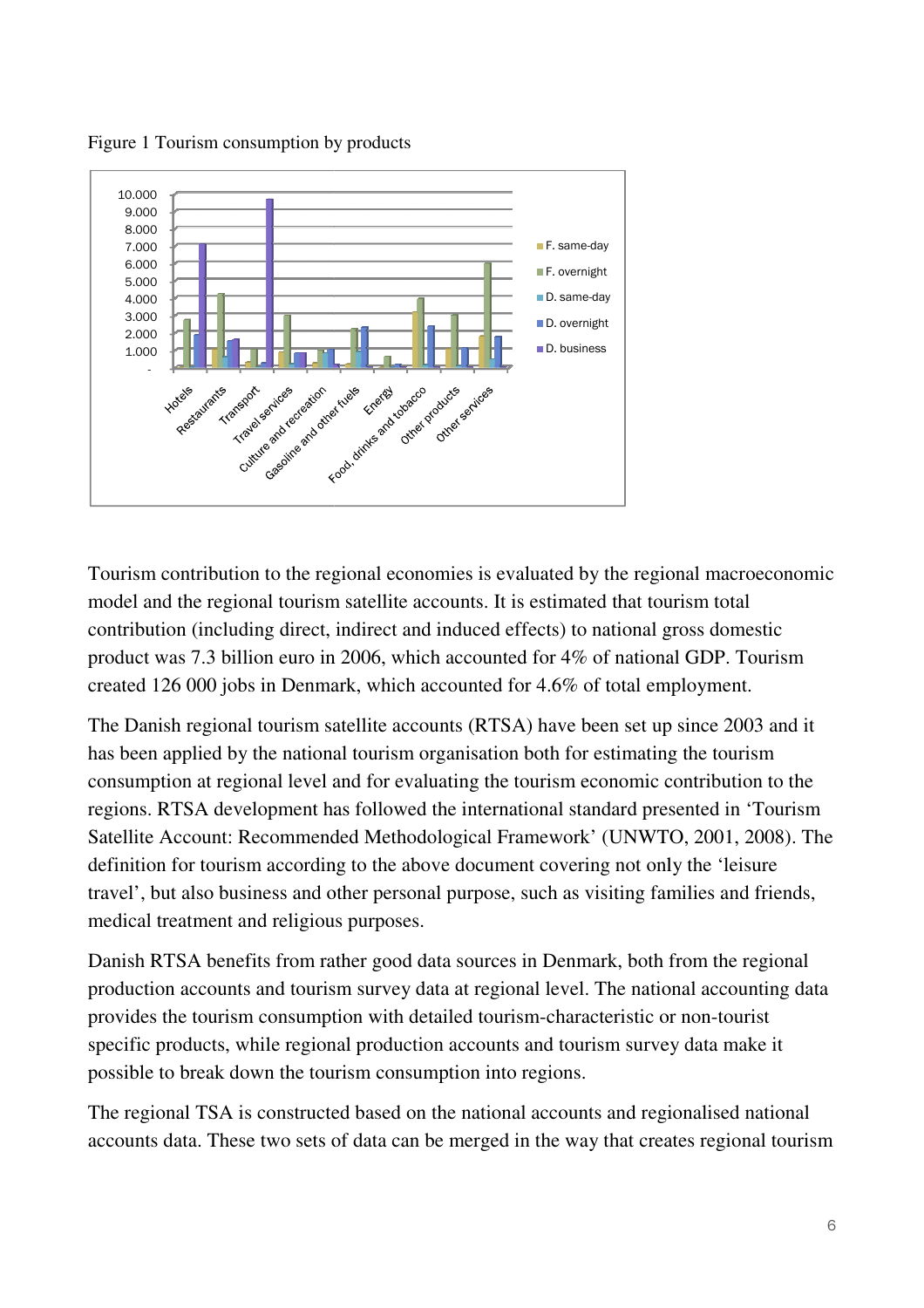satellite accounts. From supply perspective, the regional production accounts provide the detailed information of tourism products produced by sector by each municipality. From the demand perspective, tourism demand is estimated by the tourism survey data and national accounts data. Supply and demand at each product level is balanced and they are consistent with the national accounts.

# **4. The Danish National Environment Accounts and the Linkage between the Tourism and Environment Accounts**

Statistics Denmark adopts NAMEA principle i.e. National Accounting Matrix including Environmental Accounts. It is able to provide cohesive and compact information on the economy, consumption of natural resources and pollution. The Danish environmental accounts are constructed as satellite accounts based on the input-output tables. This implies that all data in the environmental accounts on energy and environment are generally based on the definition and classifications used in the national accounts. Consequently, data on the environment and resources are strictly comparable with the national accounts and the input-output table. It is also possible to conduct on the basis of an input-output model detailed analysis of the relationships between the economy and the environment (Statistics Denmark, 2007; Olsen, 2007).

#### *National greenhouse gas emissions*

The national satellite accounts for air emission provide with 8 types emissions from industries and households. The 8 types of emissions are including such as  $CO_2$ ,  $SO_2$ ,  $N_2O$ ,  $CO$ ,  $CH$ , etc. (Statistics Denmark, 2007). The greenhouse gas emissions typically take three types of emissions into consideration, by transforming  $N_2O$  and CH into equivalent  $CO_2$  emission unit with transforming factors. The air emission data are hence presented by GHG tons.

Figure 2 gives an overview of greenhouse gas emissions from industrial sectors. The selected sectors are presented here. Around 60% of the emissions come from energy supply, including electricity, gas, heating and water supply. The figure shows that the emissions from energy supply are decreasing, as it is shown the shares in the total emissions in Denmark. This sector accounted for 79% of total emissions in 1996; it was reduced to around 61-64% in recent years. Agriculture sector accounts for 6% of the emissions. Manufacturing sectors totally contributed around 10-12% of the emissions. The figure gives one major manufacturing sectors i.e. manufacturing of chemical products and rubber, in comparison with agriculture and crude oil and refinery oil sectors. It shows a quite stable trend in these three sectors, except that oil refinery has slightly increased from 3-4% to around 5% of the total emissions. Tourism sectors such as hotels and restaurants accounted for very small shares of the emissions. The figure shows that hotels accounted for 0.05% and restaurants accounted for 0.18% of the total emissions. Tourism closely related sectors, such as air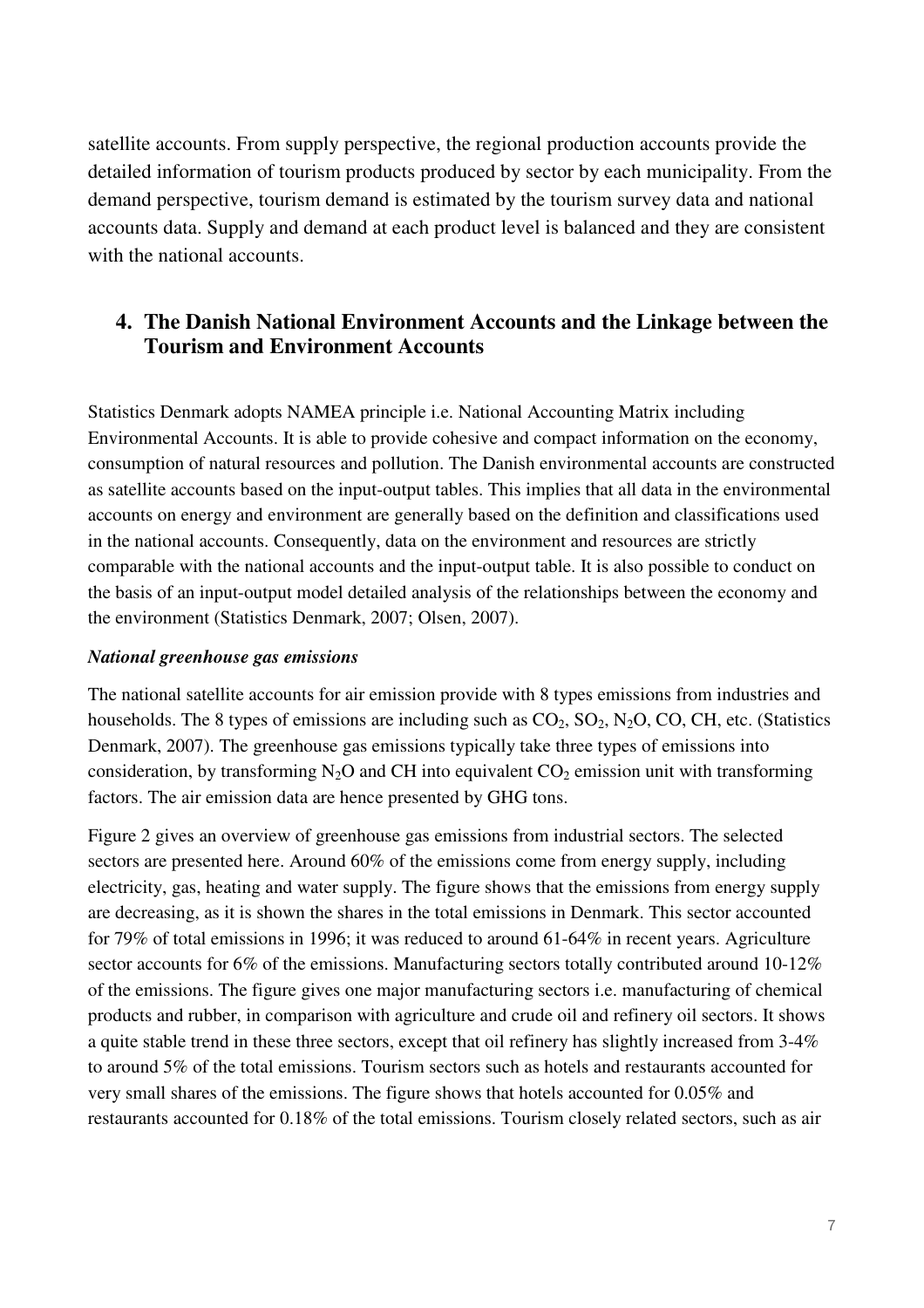transport (2%), water transport (1.3%) and manufacturing of food and beverage (3%), accounted also for small shares of emissions.

#### **Figure 2 Greenhouse gas emissions of intermediate consumption – main sectors**



#### **(In 1000 tons)**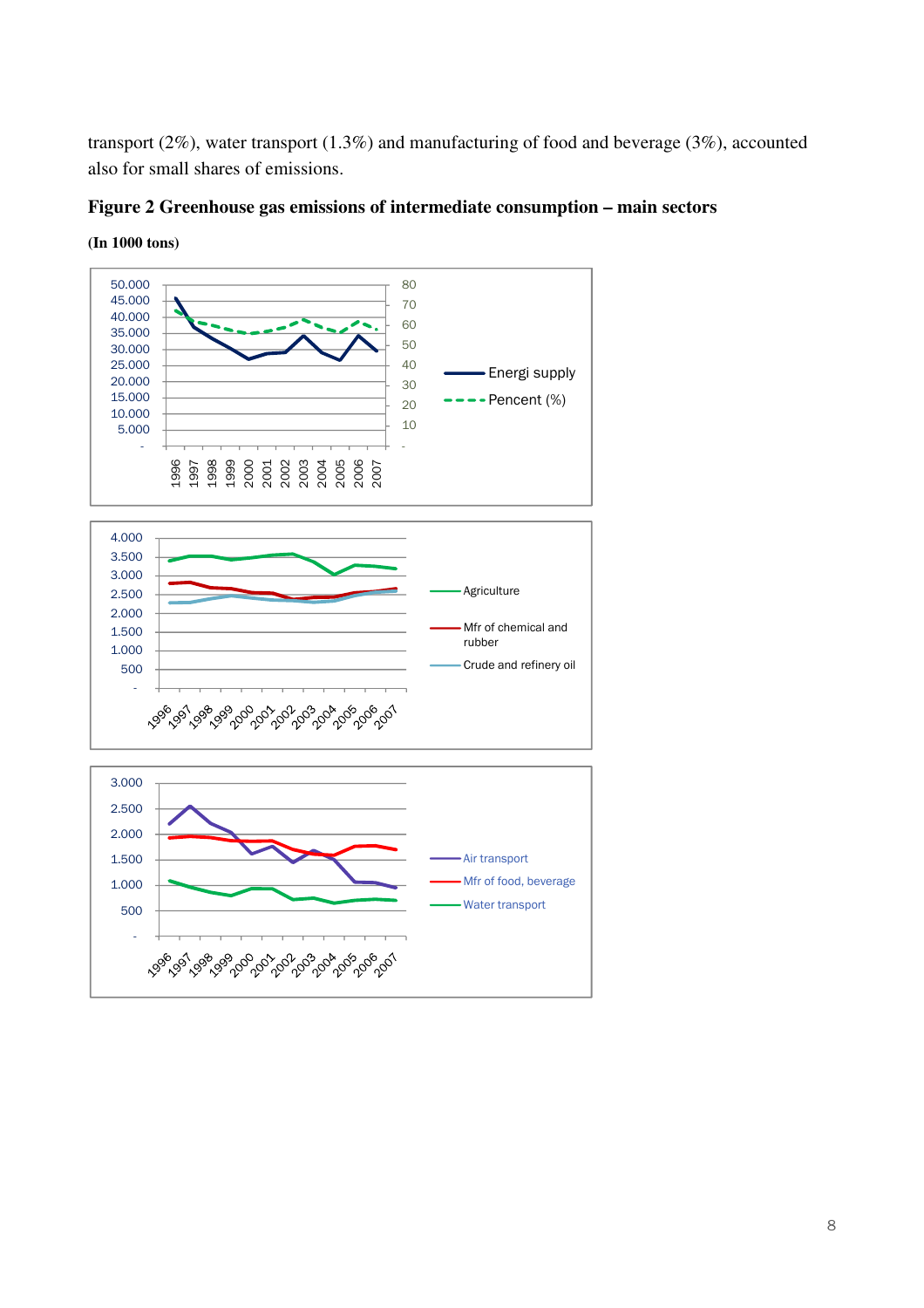

Figure 3 shows the trends in greenhouse gas emissions from private consumption. Two major consumption components in private consumption have direct linkage to greenhouse gas emissions. The figure shows that the emission from petroleum consumption is rather stable, around 6 million tons, while the emission from energy consumption decreased from 7000 million tons in 1996 to the lowest point at 5700 million tons in 2000, then it rises again from 2001-2007 with 3.9% of annually average growth rate.





**(In 1000 tons)** 

# *Linking the two satellite accounts: tourism and environment*

Tourism satellite accounts are made to be consistent with the national accounts. Inbound and domestic tourism consumption is a part of private consumption, while the domestic business tourism consumption is a part of intermediate consumption. TSA tables present the inbound and domestic tourism consumption by tourism characteristics, specific and non-specific products.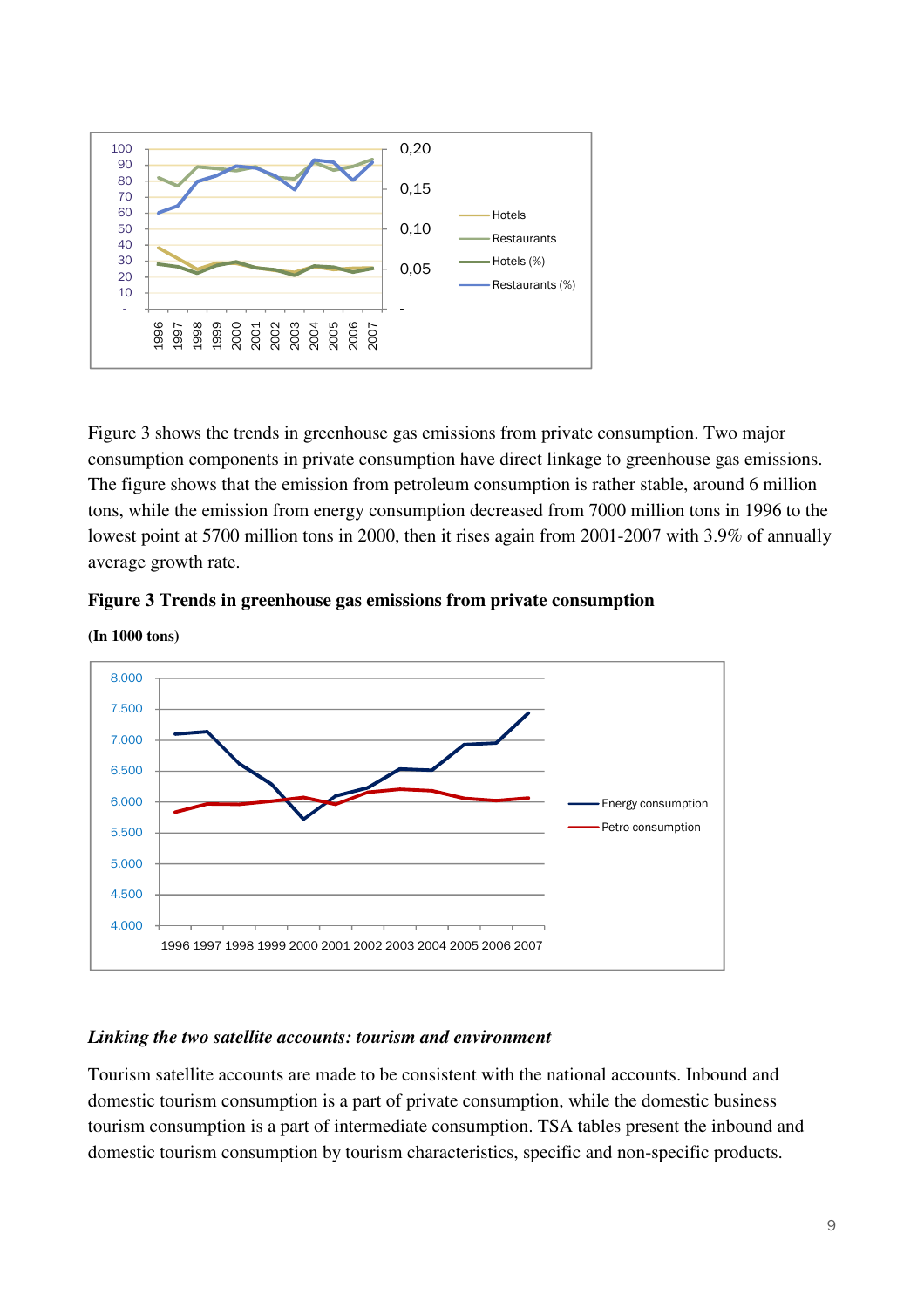However, the industries who supply mainly to tourists and travellers are called tourism related sectors, such as hotels, restaurants, travel agencies and air transport, etc.

Environment account is also made within the national accounts and input-output system providing CO2 and other emissions by the industrial sectors or private consumption components. Therefore, the joining point must be the national accounts. It is also possible to link the two satellite accounts at regional level. Tourism satellite accounts are already regionalised; an important procedure here is to regionalise the national environment accounts.

It is assumed that the CO2 and other emissions are the same across the country by assuming all the regions using the same inputs for making electricity or other kinds of energy. In a long run perspective, when data is available, it will allow the regional differences in CO2 emission due to applying the different technologies (or inputs). It is also assumed that energy use by private household give the same CO2 and other emission across the regions.

The CO2 and other types of emissions are distinguished between the emissions from the intermediate consumption and from the private consumption. The emission released through the process of production by sectors that linked to the use of different kinds of energy in the intermediate consumption. The emissions released from the private consumption are linked to the consumption components by household.

From regionalised input-output tables, data are available for intermediate consumption by sector and municipalities. Private consumption data is also broken down into municipalities with consumption components. The national CO2 emission data is distributed into each municipality by applying the regionalised intermediate consumption and regionalised private consumption. In the other word, sizes of regional CO2 depend on the size of intermediate consumption and private consumption in each municipality.

### *Evaluating greenhouse gas emissions from tourism*

To evaluate the tourism's contribution to emissions, we have to understand how tourism demand is related to greenhouse gas emission.

The diagram 1 in the appendix explains how tourism demand is related to greenhouse gas emissions. Tourism demand from the five types of tourism is the basis for the regional tourism satellite accounts. The demand is broken down into different tourism characteristic, specific or nonspecific tourism products. These products are linked to the industrial suppliers, as a number of industries directly involve in supplying the products and services to tourists, such as hotels, restaurants and other catering businesses, different kinds of transport sectors, travel agencies, and tourist attractions and other cultural services. These industries must purchase raw materials and other services from other economic sectors in order to satisfy the tourists' needs. For example, hotels need to buy food from food processing businesses for preparing breakfast / dinner to their customers; they might also use external services for the laundry. Hotels certainly need electricity and other energy types for their operation. Transportation sectors require and other energy stuffs for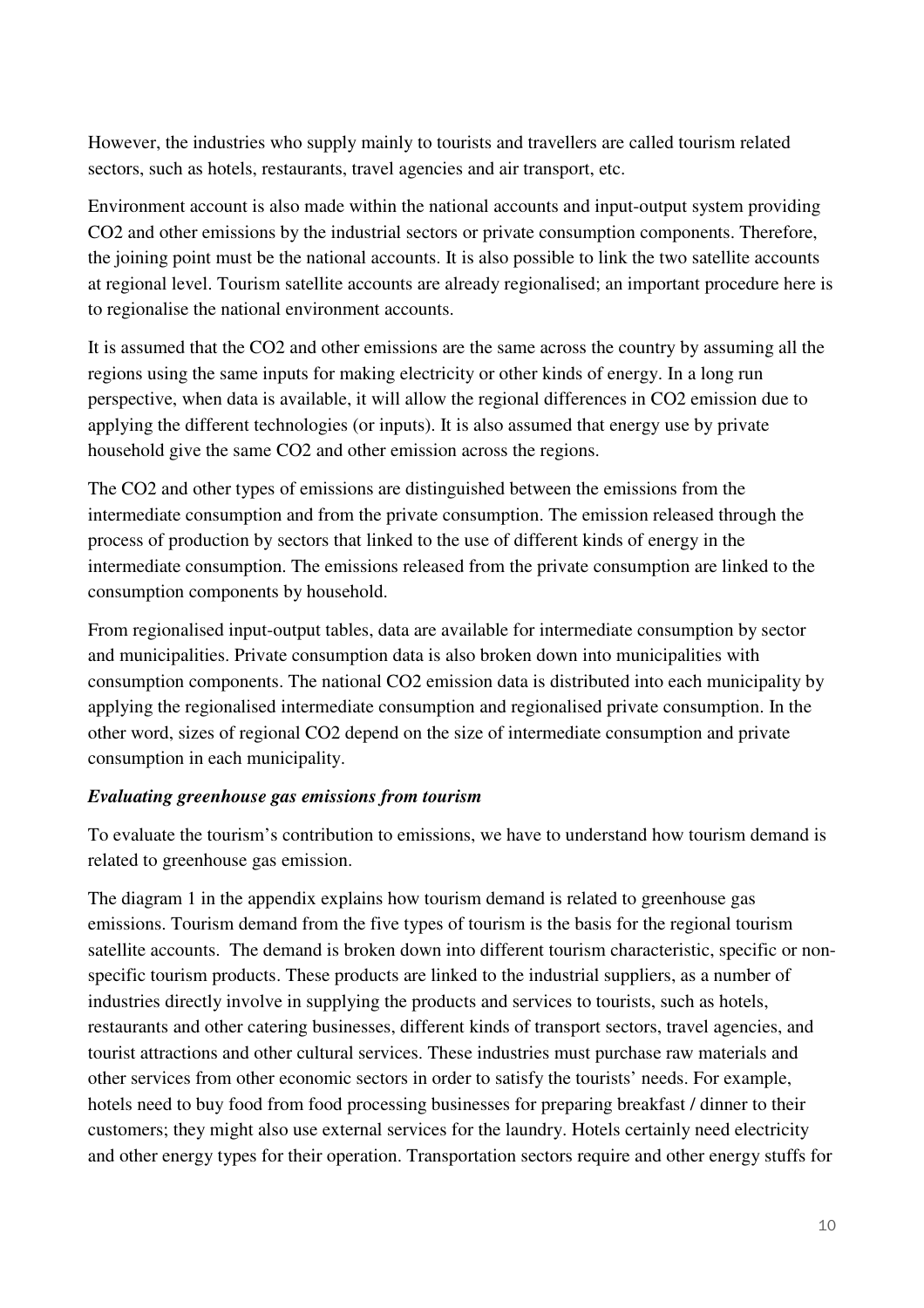operation. This is so-called backward linkage – the intermediate inputs that are the causes for greenhouse gas emissions.

Tourism demand is also directly related to private consumption, for example tourists consumed electricity and other forms of energy in the rented (or self own) summer cottages. Tourists purchased gasoline at tank stations for motor vehicles. The Statistics Denmark estimated the consumption of gasoline and fuel by cars, which is compiled on the basis of the quantity of fuel sold in Denmark. This implies that purchase of gasoline and fuel in Denmark by foreign tourists is included by the statistics on the direct emissions. On the other hand, purchases of gasoline and fuel by Danish tourists in foreign countries are excluded from the statistics on emission (Statistics Denmark, 2007).

### *Evaluating tourism impact on environment through a regional economic modelling*

Regional tourism impact analysis is carried out by the Danish interregional macroeconomic model, the LINE Model. The model has been applied in different practical projects in Denmark, including regional tourism analysis (Zhang, Madsen and Jensen-Butler, 2007; Madsen and Zhang, 2009).

LINE model is a general equilibrium type model, following a social accounting matrix (SAM) and the two-by-two-by-two principles. The interregional model allows a distinction between the regions as place of production, at place of residence and at place of demand (see diagram 2 in the appendix). SAM has given detailed accounts for the different matrices, for example, the make matrix has industrial sector with the commodity dimension; the use matrix such as intermediate consumption has both sectors and commodity and private consumption has consumption components and commodity. The production factor (i.e. labour market) has age, gender and education groups; and household has different household types.

The two-by-two-by-two-principle includes the following three basic dimensions in a local economy: First, two actors in the local economy - producers and households – can be identified. Second, two markets (a commodity market and a factor market) link the two actors together. Third, interaction between markets and actors involve information on origins and destinations of flows between actors and markets, such as trade, commuting, shopping and tourist flows, etc.

The quantity model corresponds to a demand driven Keynesian-type model and moves sequentially and clockwise as shown in the diagram. Starting in the upper left corner (Pj), production generates intermediate consumption demand and employment by sectors (j) at the place of production (P). The employment is transformed from sectors (j) to age, gender and educational groups (g) and from place of production (P) to place of residence (R) through a commuting model. Labour force at the place of residence (R) depends upon population and labour force participation rates by age, gender and education (g). Labour force and employment determine the unemployment by age, gender and education (g) at place of residence (R).

The starting point for regional tourism model is the tourism demand at place of demand. The foreign tourism demand originated from abroad is an exogenous demand, while domestic tourism is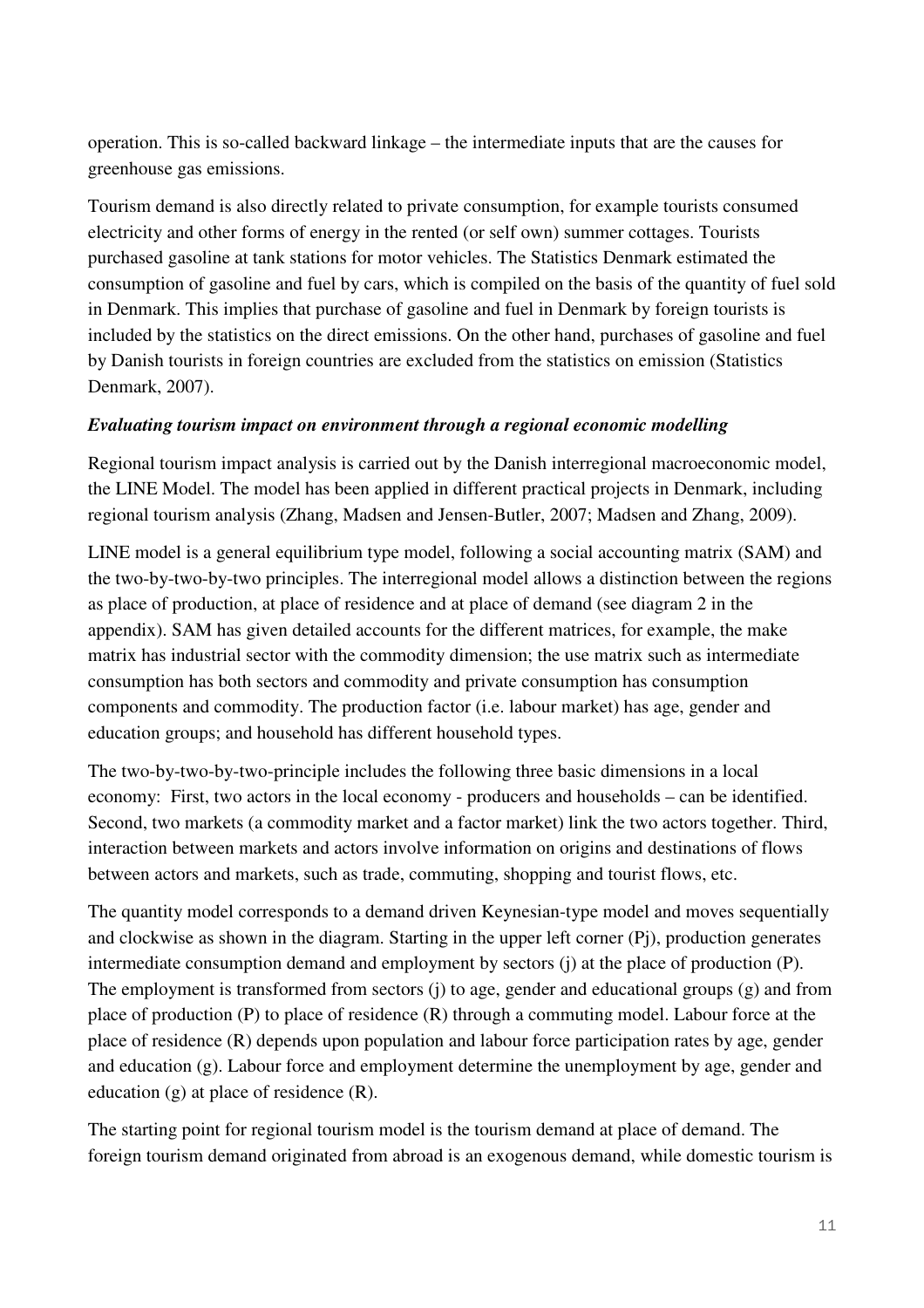taken as endogenous demand in the tourism model. Domestic tourism demand depends on household's disposable income. The initial changes in tourism demand give a rise/fall for the tourism products in the commodity market. The demand at tourism destination will be satisfied by the local supplier, imports from other regions, and imports from abroad. Through a trade model exports abroad and to other regions and production for the region itself is determined. Gross output by commodity is determined by this demand. Through a reverse make matrix the model circle returns to production by sector at place of production.

In the second round, the production at place of production (increase or decrease) will influence demand both for the intermediate consumption and employment. The increase/decrease in employment will give rise/fall for the disposable income at households. The household income will influence private consumption, both the local private consumption and domestic tourism consumption. This will continue give changes in each of links through shopping/tourism model and trade model back to the place of production.

The environmental impact is calculated by the environment coefficients directly linked to both the intermediate consumption and private consumption by the regions. The direct effects are the products of environment coefficients multiplying with the changes in intermediate consumption and private consumption at the first round; while the total effects are the results of adding all the changes in each of model iterations on environment, in the other word, the total effects are adding up direct, indirect and induced effects together.

# **5. Tourism impacts on greenhouse gas emissions**

Tourism impact analysis on greenhouse gas emissions is carried out by the Danish interregional macroeconomic model LINE. The model results provide many variables including the GHG emissions and the economic variables like gross output, employment and gross value added. The calculations are made by each type of tourism, i.e. foreign same-day visitors, foreign overnight tourists, domestic same-day leisure visitors, domestic leisure overnight tourists, and domestic business travellers. It has made two calculations for each type of tourism expenditure, i.e. the direct effects and total effects by setting the modelling to conduct a single iteration and ten iterations.

This section presents the results from the modelling. Firstly, it presents the tourism direct and total impacts on greenhouse gas emissions by the five types of tourism. Secondly, it compares the tourism impact on GHG emissions with its impacts on the economies. The GHG emissions caused by tourism consumption are also compared with emission caused by other final demand. Finally the results from the two scenarios' analysis are shown in order to see the effects from the different consumption groups.

### *Tourism's direct and total impacts on greenhouse gas emissions*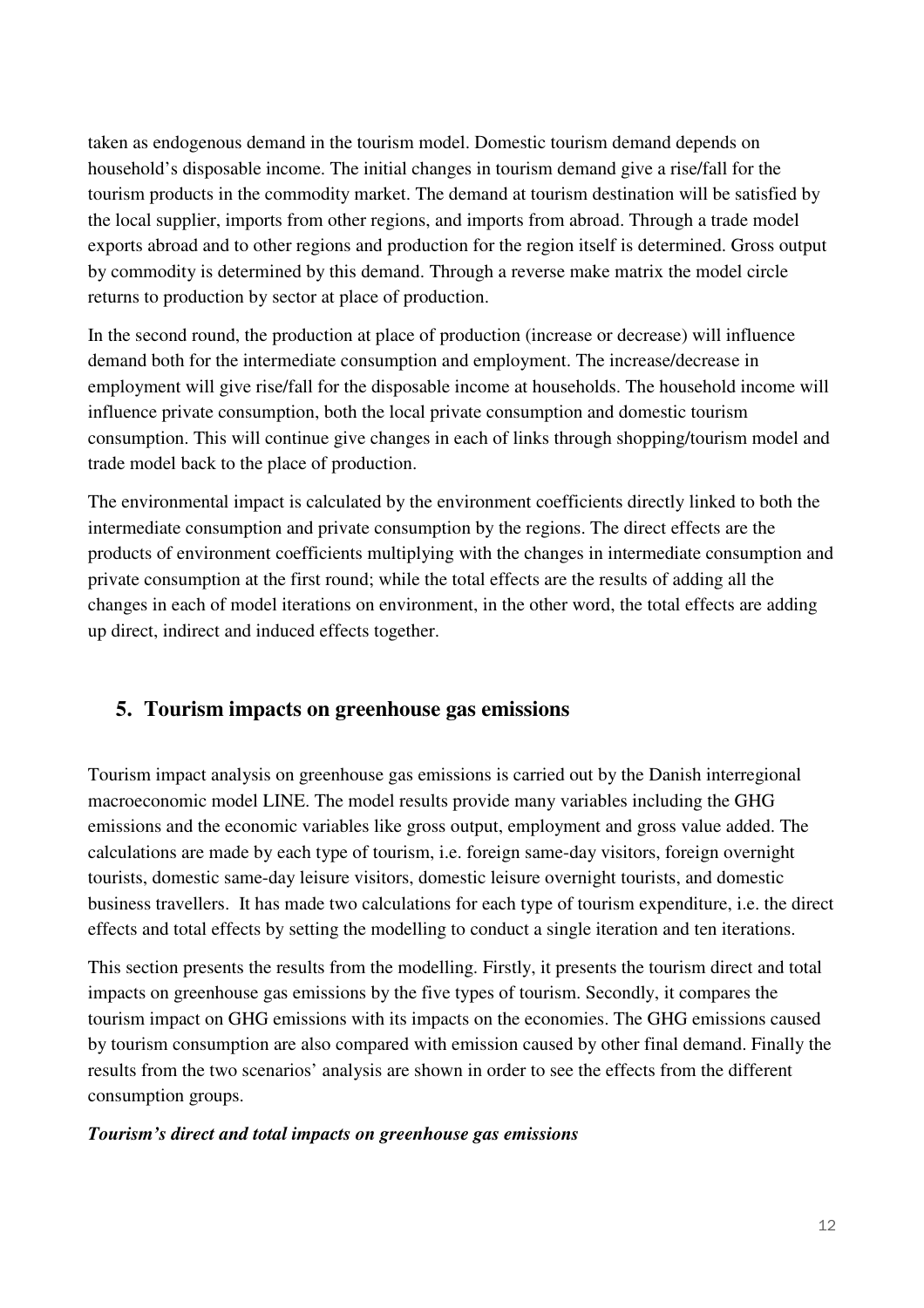Table 2 gives a summary report from the scenario analysis for the five types of tourism through intermediate consumption. Greenhouse gas emissions directly caused by tourism consumption within the Danish territory is estimated to be 775 thousand tonnes, which is accounted for 1.5% of total emissions in Denmark. The direct, indirect and induced effects (i.e. total effects) caused by tourism is estimated to be 2,653 thousand tonnes, which is accounted to nearly 5% of national total emissions. The total effects are 3.4 times of direct effects. Table 2 also shows GHG emissions by sector. The sector for energy supply, including electricity, gas, fuel and hot water supply is accounted a half of the total GHG emissions. It is followed by transport, food and crude and refinery oil sectors.

#### **Table 2 Tourism impact on greenhouse gas emissions through intermediate consumption**

| <b>Sectors</b>              | <b>Direct effects</b> | $(\%)$ | <b>Total effects</b> | $(\%)$ | Total as % of<br>direct |
|-----------------------------|-----------------------|--------|----------------------|--------|-------------------------|
| <b>Accommodation</b>        | 21.9                  | 2.8    | 22.7                 | 0.9    | 3.4                     |
| <b>Restaurant</b>           | 20.5                  | 2.6    | 22.3                 | 0.8    | 9.2                     |
| Local transport             | 111.8                 | 14.4   | 190.0                | 7.2    | 69.9                    |
| Water transport             | 8.5                   | 1.1    | 13.4                 | 0.5    | 58.4                    |
| Air transport               | 107.3                 | 13.8   | 160.0                | 6.0    | 49.1                    |
| <b>Travel services</b>      | 19.2                  | 2.5    | 25.5                 | 1.0    | 32.7                    |
| <b>Culture services</b>     | 6.4                   | 0.8    | 13.9                 | 0.5    | 117.1                   |
| <b>Agriculture and food</b> | 40.9                  | 5.3    | 345.8                | 13.0   | 744.7                   |
| <b>Manufacture</b>          | 10.6                  | 1.4    | 183.9                | 6.9    | 1,641.4                 |
| Crude and refinery oil      | 17.1                  | 2.2    | 189.1                | 7.1    | 1,007.5                 |
| <b>Energy supply</b>        | 367.3                 | 47.4   | 1,392.5              | 52.5   | 279.1                   |
| <b>Others</b>               | 7.3                   | 0.9    | 44.8                 | 1.7    | 513.8                   |
| <b>Trade margins</b>        | 36.4                  | 4.7    | 49.3                 | 1.9    | 35.4                    |
| Total:                      | 775.2                 | 100.0  | 2,653.3              | 100.0  | 242.2                   |

(GHG emission in 1000 tonnes)

Table 3 shows a summary report from the scenario analysis for the five types of tourism through private consumption. Greenhouse gas emissions caused by tourism consumption through private consumption is estimated to be 1,768 and 1,815 thousand tonnes from the direct and total effects respectively. They are accounted for 13.7% and 14.1% of national total greenhouse emission. In comparison with the GHG emission via intermediate consumption, the GHG emissions via private consumption between the direct and total effects do not show much difference. The reason is that the private consumption is a part of final demand; it will not give further multiplier effects like the intermediate consumption. Two major tourist consumption groups directly connected to GHG emissions via private consumption are energy consumption and gasoline consumption by tourists for their vehicles. Energy consumption is connected with the tourists' energy consumption in the summer cottages and holiday apartments. From table 3, it can be seen that 93% of GHG emissions is caused by the consumption on gasoline.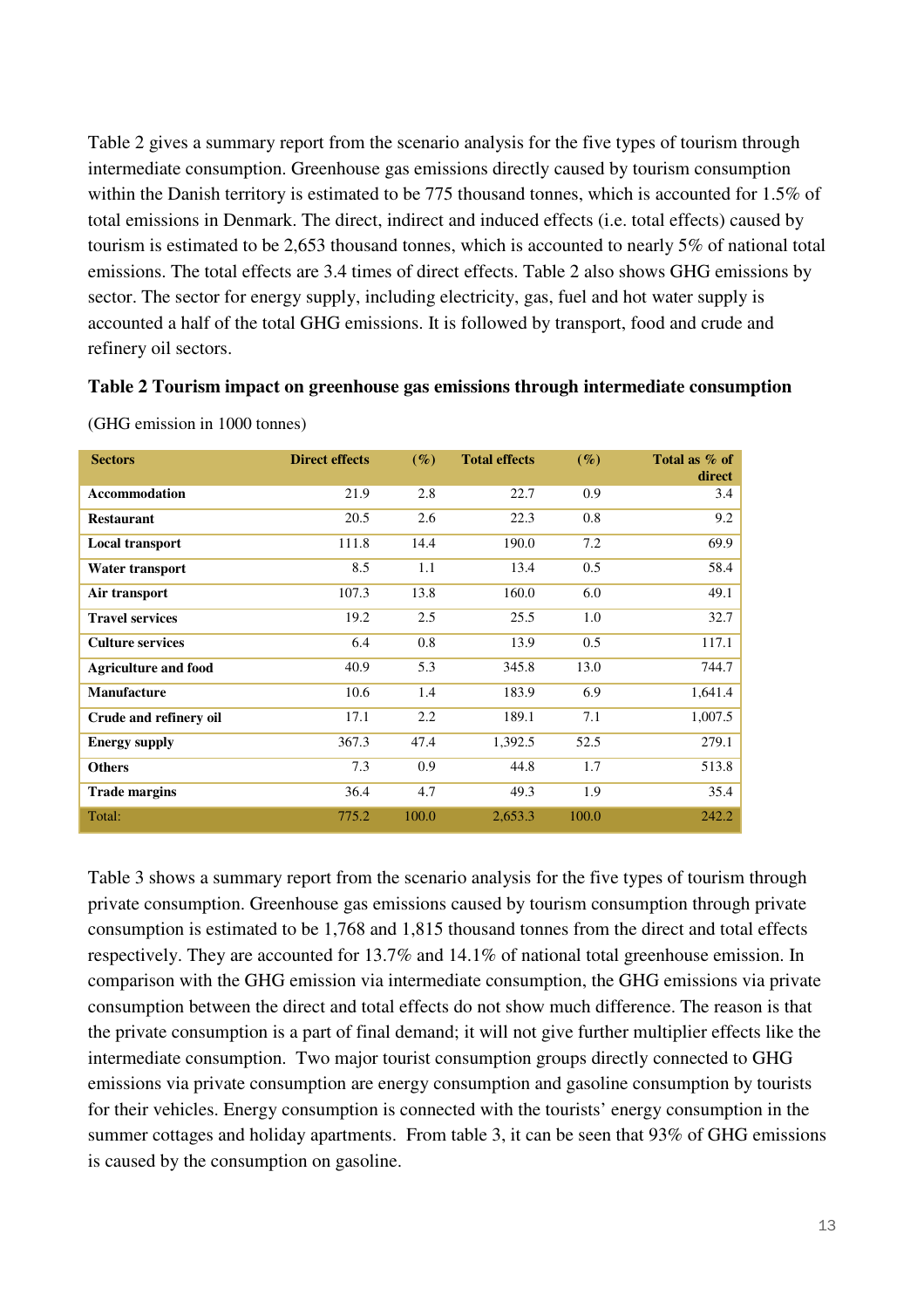### **Table 3 Tourism impact on greenhouse gas emissions through private consumption**

| <b>Components</b>           | <b>Direct effects</b> | $\mathcal{O}_\mathcal{O}$ | <b>Total effects</b> | $\mathscr{G}_o$ | Total as % of direct |
|-----------------------------|-----------------------|---------------------------|----------------------|-----------------|----------------------|
| <b>Electricity and fuel</b> | 111.9                 | 6.3                       | 139.5                | 7.7             | 24.7                 |
| <b>Gasoline to vehicles</b> | 1 656.5               | 93.7                      | 1.675.7              | 92.3            | 1.2                  |
| <b>Total</b>                | 1 768.4               | 100.0                     | 1.815.2              | 100.0           | 2.6                  |

(GHG emissions in 1000 tonnes)

Figure 4 shows the greenhouse gas emissions generated by different sectors from the five types of tourism. As shown, the transport sectors, such as air transport and water transport, and accommodation sector are dominated by the domestic business tourism. This is due to the fact that tourism consumption on international airport transport is not included in the Danish tourism satellite accounts and also the global effects of the greenhouse gas emissions are not included in this analysis. Looking at other economic sectors, the GHG emissions in energy supply, crude petroleum, and as well as shopping of food and manufacturing goods are contributed most by foreign and domestic overnights tourism.





# *Comparing the tourism contribution on greenhouse gas emissions with its contribution on economies*

Tourism consumption in Denmark is accounted for 1.9% of gross output and gross value added (GVA). By using the regional macroeconomic model, we obtained the tourism impacts with both direct and indirect/induced effects on the regional economies. It is estimated that amount of 54.6 billion DKK in gross value-added was generated by tourism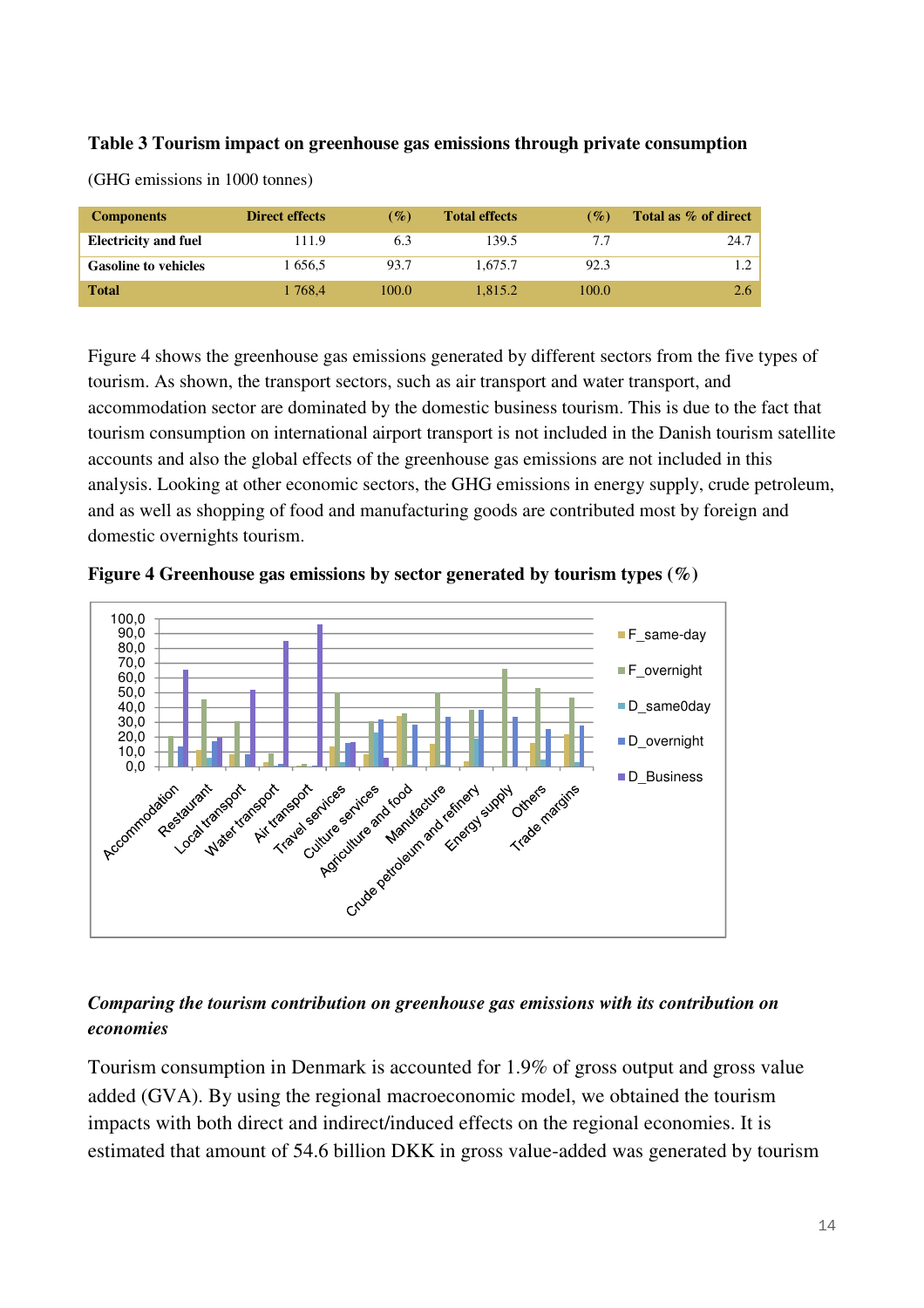in 2006, which is accounted for 3.9% of total GVA. Approximately 75 000 jobs were directly created by tourism demand and 126 900 jobs are created if it is including tourism's direct, indirect and induced effects on the economies. Tourism total employment creation is accounted for 4.6% of total employment in Denmark.

It is interesting to compare the tourism contribution to the economies and to GHG emissions by different types of tourism. Figure 5 presents the five key variables, i.e. tourism consumption, GHG emissions by direct effect, GHG emissions by total effect, the total employment effects and the total gross value-added effects. The foreign tourism consumption (both the same-day visitors and overnight tourists) account tourism consumption, hence, it also accounted for a half of contribution to the GHG emissions and employment. Among the five types of tourism, foreign overnight tourism consumption (both the same-day visitors and overnight tourists) accounted for a half of total<br>tourism consumption, hence, it also accounted for a half of contribution to the GHG<br>emissions and employment. Among the five typ for 27% and domestic leisure overnight tourism accounted for 20% of total tourism consumption and also the contribution to the GHG emissions and to the economies. The figure shows that these five variables are highly related with each other. nomies. Tourism total employment creation is<br>enmark.<br>bution to the economies and to GHG emissions<br>ts the five key variables, i.e. tourism<br>i, GHG emissions by total effect, the total<br>added effects. The foreign tourism<br>overn



Figure 5 Tourism contributions to the economy and GHG emissions by tourism types

(%)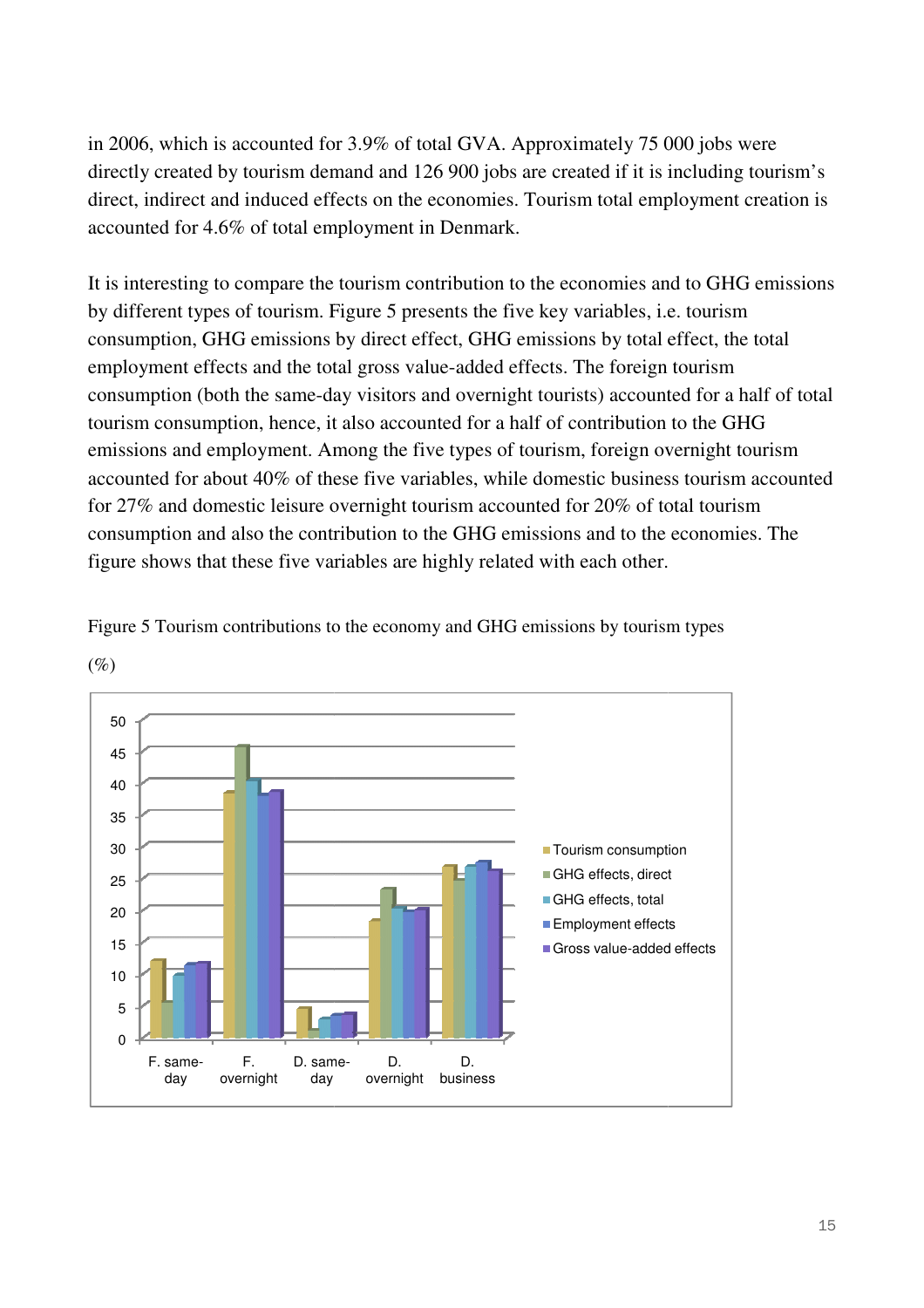### *Comparing the GHG emissions caused by tourism with emission caused by other final demand*

Another way for comparing the results is to calculate the greenhouse gas emissions per million Danish kroner of tourism consumption. The results can be directly compared with the greenhouse gas emission from other final demand. Table 4 shows the GHG emissions by one million DKK of tourism consumption. The table is the results from the calculation from the table 1, 2 and 3.

From table 4, it shows that every million DKK of tourism consumption directly gives 35 tons of GHG emissions on average basis. In the column of the total effects, every million DKK of tourism consumption gives 62 tons of GHG emissions. The column presents also GHG emissions at each categories of consumption. The GHG emissions are the highest in the energy consumption; it is followed by the consumption on gasoline and other fuels.

#### **Table 4 Greenhouse gas emissions per million DKK of tourism consumption**

|                                 | <b>Direct effects</b> | <b>Total effects</b> |
|---------------------------------|-----------------------|----------------------|
| <b>Hotels</b>                   | 1.9                   | 1.9                  |
| <b>Restaurants</b>              | 2.3                   | 2.5                  |
| <b>Transport</b>                | 20.2                  | 32.3                 |
| <b>Travel services</b>          | 3.4                   | 4.5                  |
| <b>Culture and recreation</b>   | 2.0                   | 4.3                  |
| <b>Gasoline and other fuels</b> | 297.7                 | 331.7                |
| <b>Energy</b>                   | 602.7                 | 1,926.8              |
| Food, drinks and tobacco        | 4.2                   | 35.9                 |
| <b>Other products</b>           | 3.4                   | 43.4                 |
| <b>Other services</b>           | 3.6                   | 4.9                  |
| <b>SUM:</b>                     | 35.2                  | 61.9                 |

(In tons)

The greenhouse gas emission created by tourism can be compared with the results from other final demand. Table 5 shows the direct and direct plus indirect CO2 emissions generated by some consumption components of final demand. The table shows, for example, that one million DKK of consumption on food gives 31 tons of CO2 emission, on accommodation gives 22 tons. Electricity, gas and other fuels give 523 tons and transport service in general gives 88 tons. In comparison, tourism has mixed consumption components, it creates 62 tons seems to be reasonable.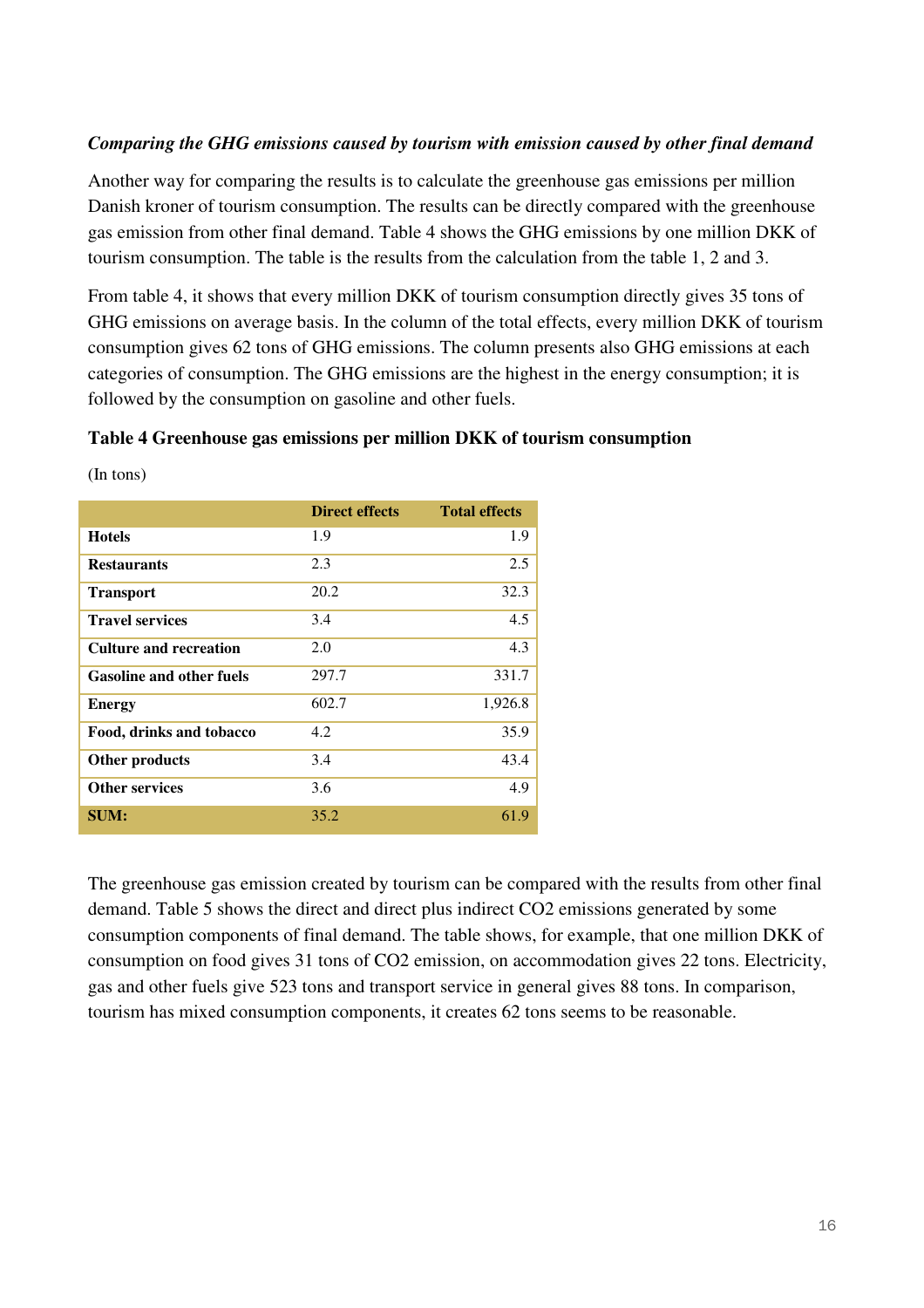### **Table 5 Direct and indirect CO2 emission effects by final users**

(In ton by a million DKK of consumption)

| <b>Consumption categories</b>       | <b>Direct</b> | <b>Direct and Indirect</b> |
|-------------------------------------|---------------|----------------------------|
| Food                                |               | 31                         |
| Beverage and tobacco                |               | 15                         |
| <b>Clothing and footwear</b>        |               | 11                         |
| Electricity, gas and other<br>fuels | 184           | 523                        |
| <b>Fuels and lubricant</b>          | 357           | 372                        |
| <b>Transport service</b>            |               | 88                         |
| <b>Recreation and culture</b>       |               | 18                         |
| Catering                            |               | 25                         |
| <b>Accommodation</b>                |               | 22                         |
| Tourism*                            | 35            | 62                         |

Note: data source is Statistics Denmark (2005): Danish Input-Output Table and Analysis 2005.

\* Tourism data is from above Table 4 in GHG measurement.

### *Results from two scenario analysis*

In order to compare the GHG emissions by different tourist groups, especially, to evaluate which groups of tourists give relative higher emissions, we have carried out two scenario analyses.

|  | Table 6 Compare the two scenarios: Hotel leisure tourism and summer cottage tourism |  |  |  |  |
|--|-------------------------------------------------------------------------------------|--|--|--|--|
|  |                                                                                     |  |  |  |  |

|                                    | <b>Hotel leisure</b> | summer<br>cottage |
|------------------------------------|----------------------|-------------------|
| Number of nights (1000)            | 5,384                | 17,843            |
| Tourism revenue (mil. DKK)         | 5,662                | 7,529             |
| Daily consumption (DKK)            | 1,052                | 422               |
| Job creation per million DKK:      |                      |                   |
| Direct                             | 1.48                 | 1                 |
| Total                              | 2.45                 | 1.79              |
| Gross value added per million DKK: |                      |                   |
| Direct                             | 0.48                 | 0.45              |
| Total                              | 0.98                 | 0.86              |
| Total CO2 emission:                |                      |                   |
| Direct (tonnes)                    |                      |                   |
|                                    | 304,776              | 367,071           |
| Total (tonnes)                     |                      |                   |
|                                    | 309,129              | 371,826           |
| CO2 emission per million DKK:      |                      |                   |
| Direct (tonnes)                    | 60.4                 | 90.9              |
| <b>Total (tonnes)</b>              | 95.1                 | 118.2             |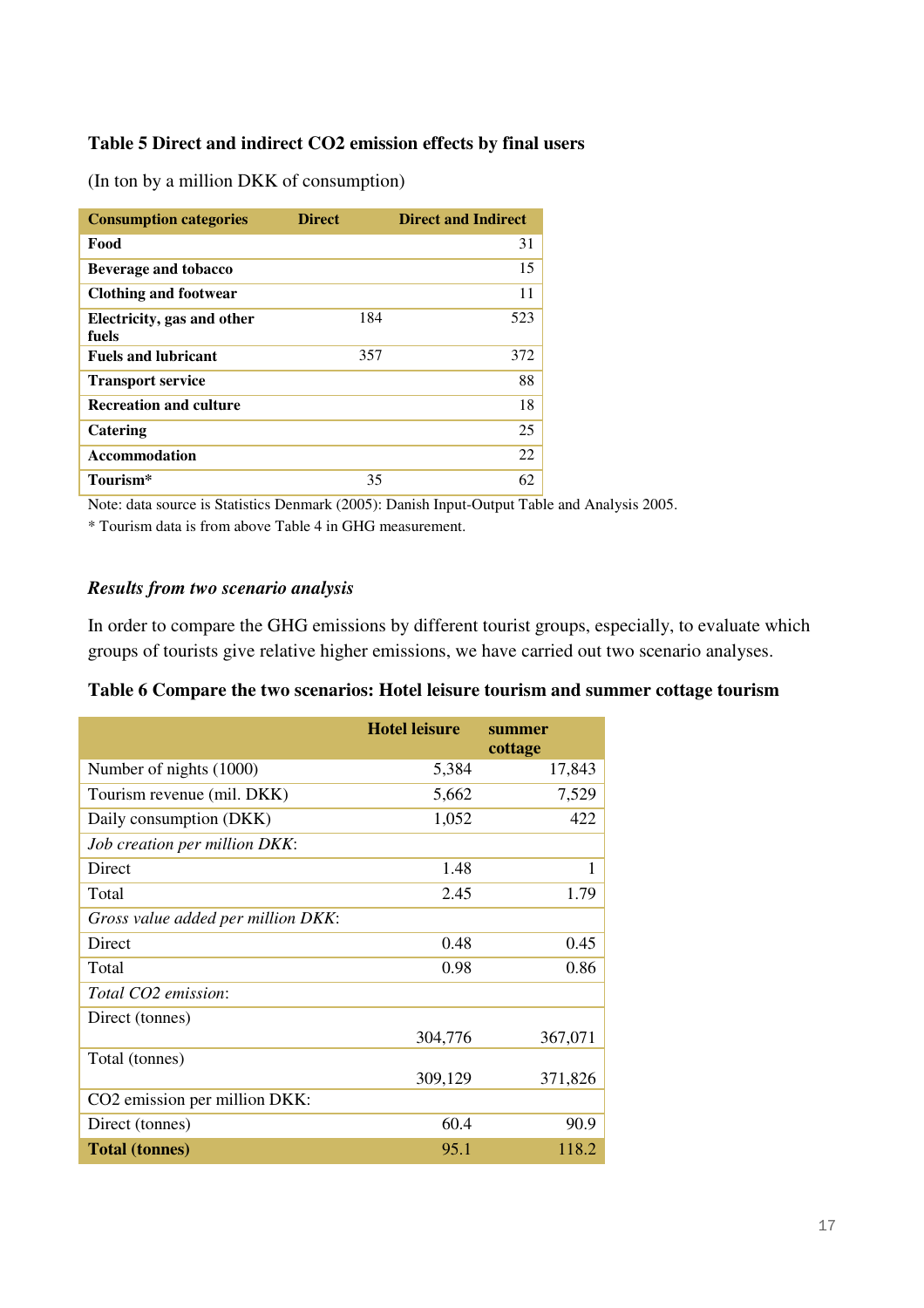One scenario is to implement the analysis on closing down hotel leisure tourism, both inbound and domestic tourism. Another scenario is to close down the summer cottage tourism, also both inbound and domestic tourism. cenario is to implement the analysis on closing down hotel leisure tourism, both inbound and<br>stic tourism. Another scenario is to close down the summer cottage tourism, also both inboun<br>omestic tourism.<br>esults are presente

The results are presented in Table 6. The number of nights by hotel leisure tourists is 5.38 million, while the number of night stays by summer cottage tourists is 17.84 million, which is more than three times of the former. Tourism revenue from hotel leisure tourists is 5.66 billion DKK, while the revenue generated from summer cottage tourists is 7.53 billion DKK. This is only the 1.3 times of the revenue by hotel leisure tourists. The reason is that the daily consumption of summer cottage tourists is much lower than the daily consumption of hotel tourists. The comparison of economic impacts between the two types of tourists is seen from the job and income creation per million tourism revenue. The table shows that per million DKK of tourism revenue from the hotel le tourists created directly 1.48 jobs, while the summer cottage tourists created one job. The total impact can be seen that the hotel tourists give 2.45 jobs, while the summer cottage tourists give 1.79 jobs per million DKK of consumption. The income generation by million DKK consumption shows that hotels give slightly higher than the summer cottage tourists. enue from hotel leisure tourists is 5.66 billion DKK, while<br>ottage tourists is 7.53 billion DKK. This is only the 1.3 time<br>. The reason is that the daily consumption of summer cottag<br>onsumption of hotel tourists. The compa

Evaluating the contribution to CO2 emissions, it can be seen that summer cottage tourists give more CO2 than the hotel tourists. The summer cottage tourists generated 91 tons of CO2 emissions per million DKK of tourist consumption, while the hotel tourists generated 60.4 tons in the direct effects. In the total effects, the summer cottage tourists generated 118.2 tons of CO2 emissions per million DKK of tourist consumption, while the hotel tourists generated 95.1 tons. The explanation for the summer cottage tourists give more CO2 than the hotel tourists is that summer cottage million DKK of tourist consumption, while the hotel tourists generated 95.1 tons. The explanation<br>for the summer cottage tourists give more CO2 than the hotel tourists is that summer cottage<br>tourists consumed more energy t cottage tourists is also relatively intensive than the hotel tourists. The consumption of energy give more CO2 emission than the consumption on hotel rooms and restaurants. come generation by millionting the contage tourists.<br>it can be seen that summ<br>ge tourists generated 91 t<br>e hotel tourists generated 118.2<br>e hotel tourists generated<br>2 than the hotel tourists is<br>tourists. The consumption<br>i



Figure 6 Percentage of GHG emissions in consumption groups by four types of tourism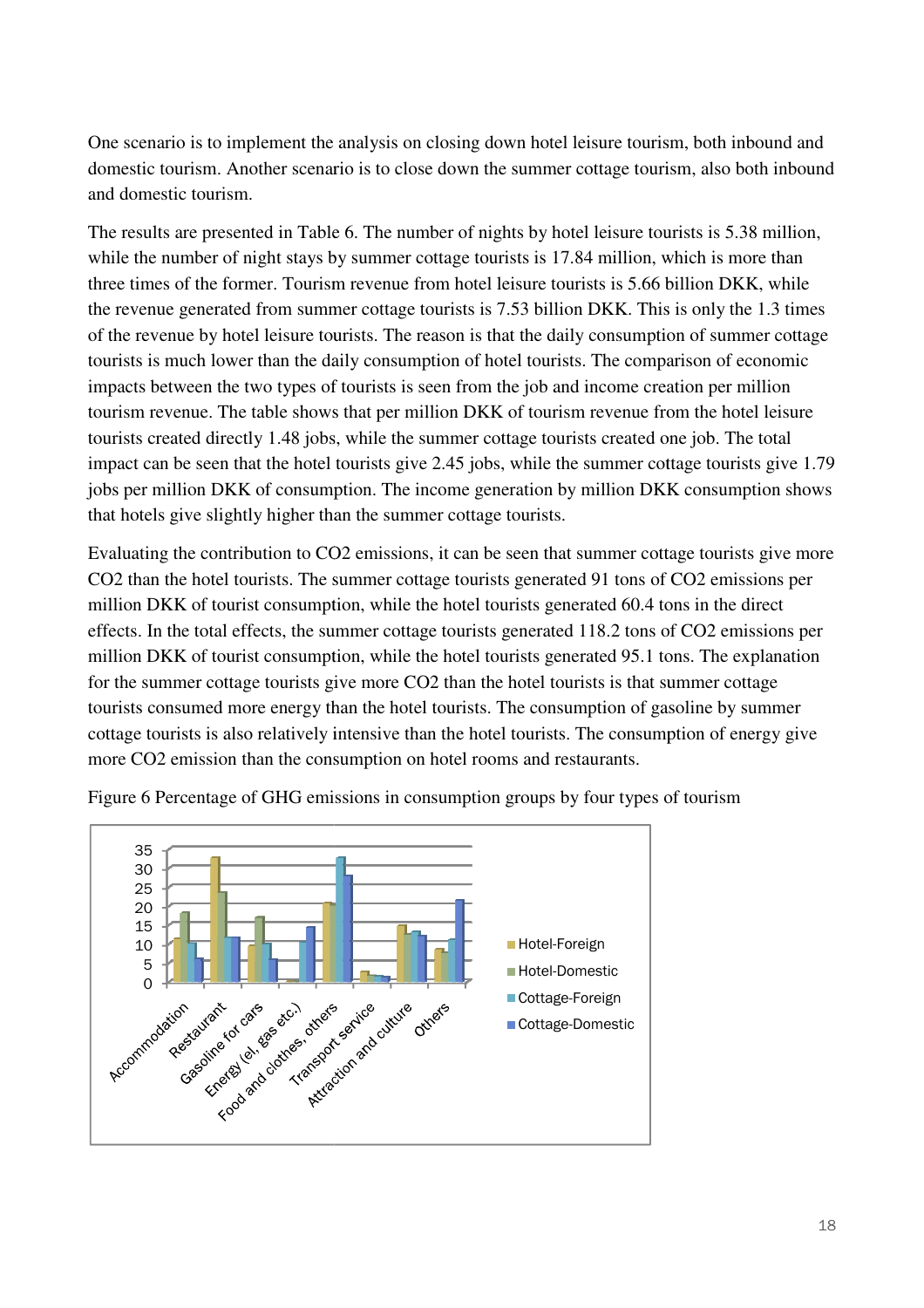The scenario analysis provides the results not as we expected. We expect the hotel tourists who are normally the high spending groups contribute more CO2 emissions than other groups of tourists. The scenario results showed that consumption from the summer cottage tourists gives more emissions than the hotel tourists. The explanation is that patterns of consumption components influence the CO2 emissions. In case of tourists consumed more energy-intensive products and services, such as electricity, hot water and gasoline, they will generate more CO2 emission than they consumed other products.

# **6. Conclusion**

The paper presents the data from both regional tourism accounts and the national environment accounts. The main topic of the paper is the methodology of constructing the regional environment accounts and evaluating the tourism impacts on environment. It is also needed to make a linkage between the tourism satellite accounts and environmental accounts. As shown in section 4, the join point for two accounts is the national accounts as both accounts are connected to the national accounts. It is required to regionalize both tourism satellite accounts and environment satellite accounts. The regional tourism satellite accounts have already been implemented in Denmark. This paper presents the method for constructing regionalizing the environment accounts. The national CO2 emission data is distributed into each municipality by applying the regionalised intermediate consumption and regionalised private consumption. In the other word, magnitudes of regional CO2 emissions depend on the sizes of intermediate consumption and private consumption in each municipality.

The Danish interregional macroeconomic model provides a modelling framework for both regional tourism accounts and the regional environmental accounts. The modeling results provide both direct and total impacts of the tourism demand on GHG emissions. Tourism demand in Denmark accounts for approximately 2% of output and 10% of private consumption. The analysis shows that tourism direct impact on the emissions through production accounts for 1.5% of national emission; while the total tourism impact on the emissions rises to 5% of the national total. The tourism contribution to the emissions through private consumption is around 14% of national total emission.

The results from tourism impacts on environment are also presented by the CO2 emission by million DKK of tourism consumption. We found that per million DKK of tourism consumption gives 62 tons of the emissions. In comparison with results from the national input-output model, the national results shows that per million DKK of consumption from the final demand on accommodation gives 22 tons of the emissions and on restaurants gives 25 tons of the emissions.

The paper also presents the results from two scenario analyses. The conclusion from the scenario analysis draws an attention to the tourist consumption patterns. When a group of tourists tends to consume more energy intensive products, the tourist consumption will release more CO2 emissions.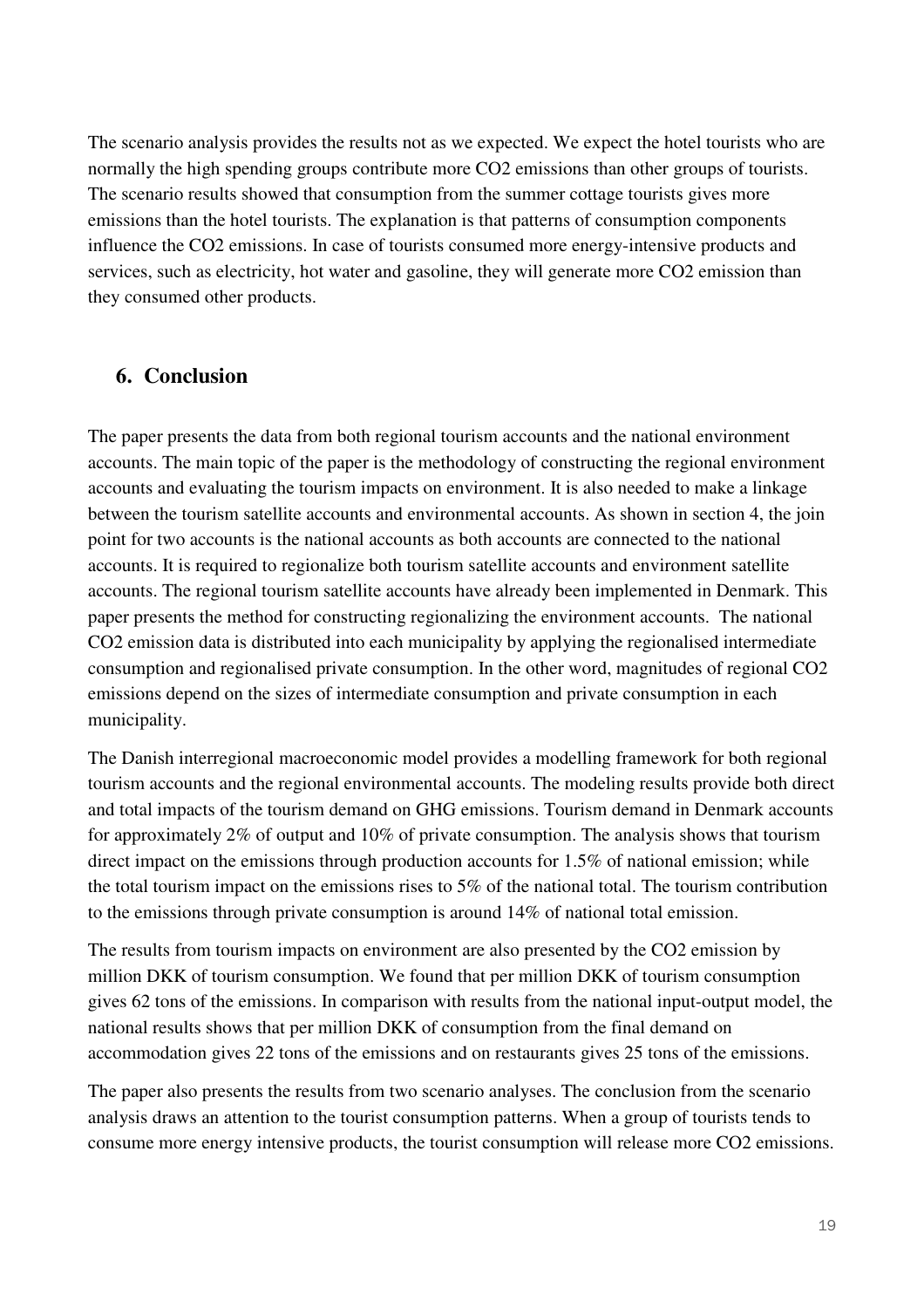With regards to tourism policy aspects, we make suggestions into two considerations: 1) we should put tourism marketing on the tourist groups that are more CO2 neutral than the high CO2 emission tourist groups. This is in consideration of which groups of tourists are more preferable to other groups. 2) Tourism policy maybe should put more attentions on the green destination development. For example, government regulations are made in the way to encourage the local community for further developing the CO2 neutral energy provider and a better energy environment, such as using a wind miller as energy suppliers and widely application of electrical cars.

The limitation of this study is that we assumed the same CO2 coefficients across the regions. In the absence of detailed information of regional CO2 emissions by industry, this is the best way to assume that all the regions use the same inputs for making electricity or other kinds of energy. When data is available, it is possible to improve the regional environment accounts. Another limitation is that more investigation is needed to concentrate on tourism branches, especially for the tourist attractions and other tourism intensive branches. For example, it is required to conduct a survey for the main tourist attractions (like Tivoli, Legoland and Lalandia, etc.) to obtain detailed information of energy consumption of businesses. It is suggested from this study that the regional environment accounts should be applied to evaluate the tourism destinations and make a benchmarking for the municipalities. The environmental impact concerns not only the tourism consumption, it is also a general question of which source of energy the industries apply for their inputs to the production and what sources of energy private households use in their daily lives. Finally, we like to draw attention to the fact that environment issue is a global issue; pollution does not only affect one country, it has global effects on the world environment. In the long run, the global factors of CO2 and other emissions should also be added to the analysis.

# **Reference**

Berrittella, M. A. Bigano, R. Roson, R.S.J. Tol (2006): A general equilibrium analysis of climate change impacts on tourism, Tourism Management, 27, 913-924.

Frechtling, D.C. (2010): The tourism satellite account: A primer*. Annals of Tourism Research,* 37, 1, 136-153.

VisitDenmark, (2006): Turismen i Danmark 2000-2004 - turismens økonomiske betydning nationalt og regionalt, (In Danish), Visit*Denmark*.

VisitDenmark, (2009): Turismens økonomiske betydning 2006 – direkte og afledte effekter, (In Danish), Visit*Denmark*.

Eurostat (2002): European Implementation Manual on Tourism Satellite Accounts – based on the internationally approved "Tourism Satellite Accounts: Recommended Methodological Framework", final draft version 1.0.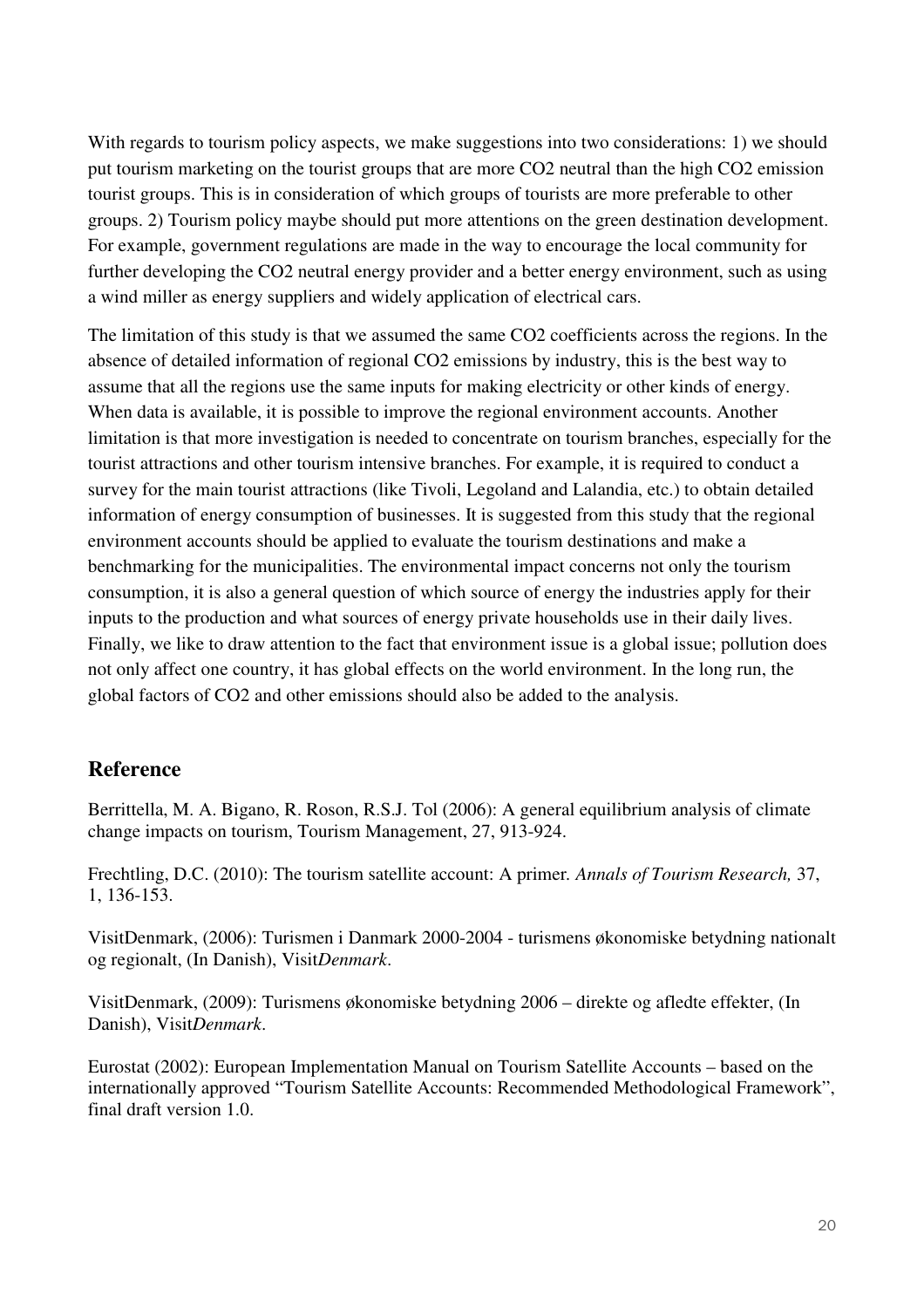Madsen, B. and J. Zhang (2009) "Towards a new framework for accounting and modelling the regional impact of tourism", paper presented at  $17<sup>th</sup>$  International input-output conference, Brazil

Meis, S.M. (1999): The Canadian experience in developing and using the satellite tourism account. *Tourism Economics*, 5 (4), 315-330.

Olsen, Thomas (2007): Danish energy accounts and energy statistics, a conference paper at  $11<sup>th</sup>$ Meeting of Environment Accounts, South Africa.

OECD (2000): *Measuring the Role of Tourism in OECD Economies – The OECD Manual on Tourism Satellite Accounts and Employment*.

Rütter, H. and A. Berwert (1999): A regional approach for tourism satellite accounts and links to the National Account. *Tourism Economics*, 5 (4), 353-381.

Statistics Canada (2002): The Provincial and territorial tourism satellite accounts for Canada, 1996.

Statistics Denmark (2007): Danish input-output tables and analysis 2005 – imports, employment and environment, *Statistics Denmark.*

UN and UNWTO, (2007): "2008 International Recommendations for Tourism Statistics (IRTS 2008), New York, Madrid November 2007

UN Statistics Division, EU Statistical Office, OECD and World Tourism Organisation (2001): *Tourism Satellite Account: Recommended Methodological Framework*, Luxembourg, Madrid, New York, Paris, 2001.

UN Statistics Division, EU Statistical Office, OECD and World Tourism Organisation (2008): 2008 Tourism Satellite Account: Recommended Methodological Framework. Madrid: World Tourism Organization. (Herein referred as ''TSA:RMF 2008'')

Zhang, Jie (2001): *The Impact of tourism on the Economies of Danish Regions.* AKF, Denmark.

Zhang, Jie (2002): Tourism impact analysis for Danish regions. *Tourism Economics,* No. 8 (2), 165- 188.

Zhang, Jie (2005): *Documentation on Regional Tourism Satellite Accounts in Denmark,* AKF, Denmark.

Zhang, Jie, Bjarne Madsen and Chris Jensen-Butler (2007): Regional Economic Impact of Tourism: The Case of Denmark, *Regional Studies*, 41 (6), 839-853.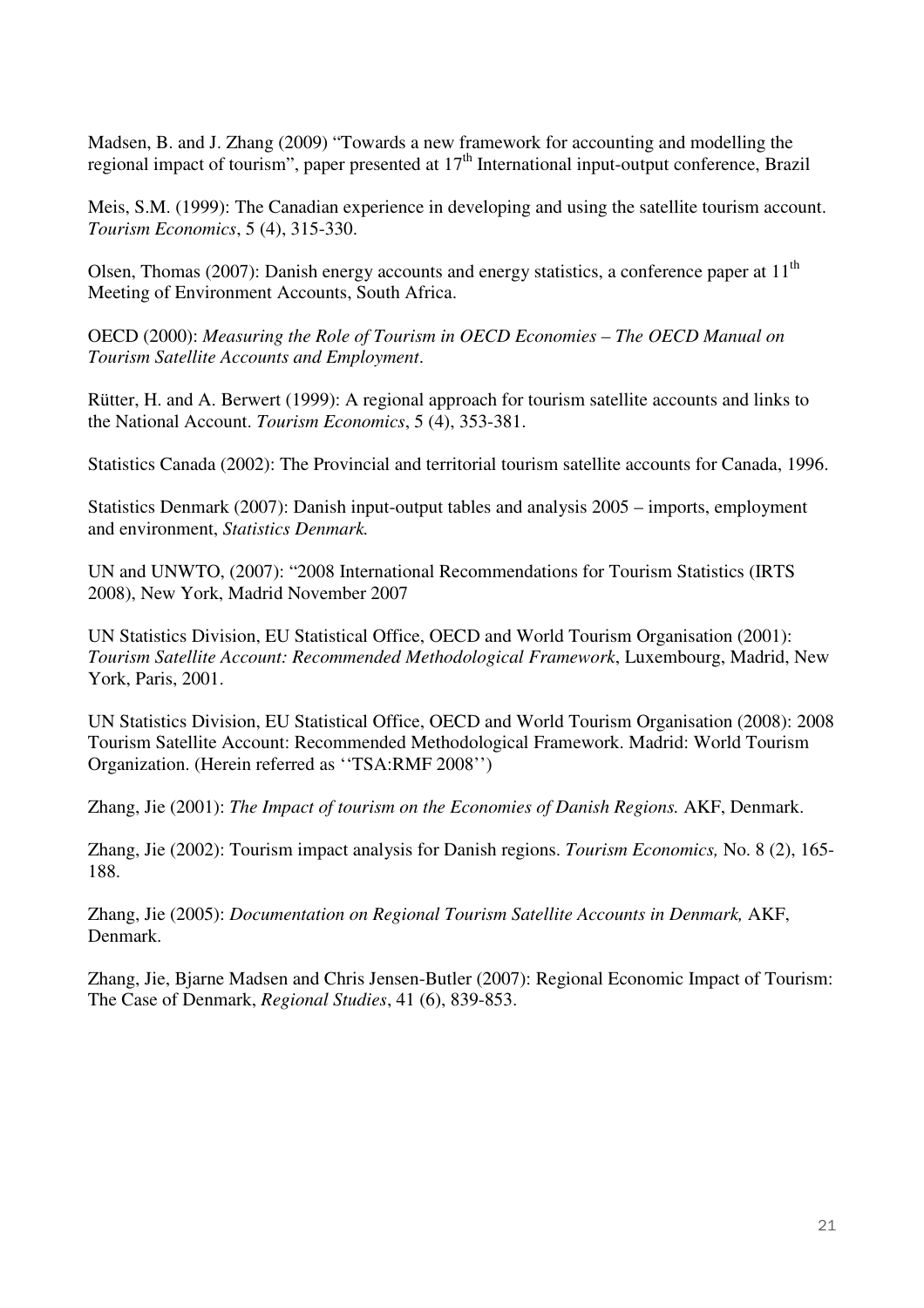# **Appendix:**

# **Diagram 1 for linking regional tourism satellite accounts and regional environment accounts and evaluating greenhouse gas emissions from tourism**